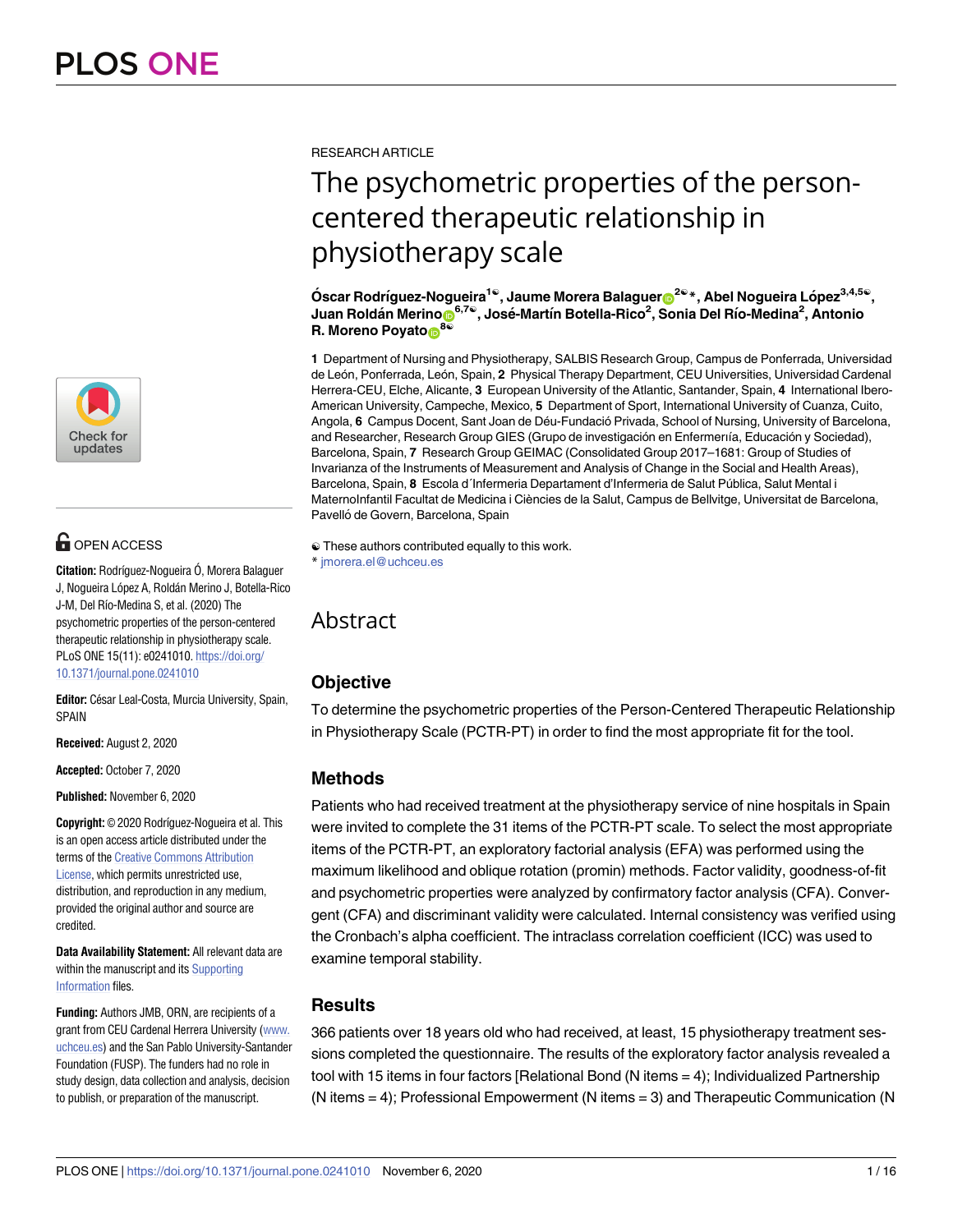<span id="page-1-0"></span>**Competing interests:** The authors have declared that no competing interests exist.

items = 4)], explaining 78.4% of the variance of the total variables of this tool. The confirmatory factor analysis further confirmed the four-structure model. Reliability of the tool was approved by Cronbach's alpha in all four dimensions, as all were above .70, ranging from .84 (Individualized Partnership) to .91 (Professional Empowerment). = 0.94. Test-retest was performed with two-week intervals, indicating an appropriate stability for the scale (ICC  $=$ 0.900).

#### **Conclusion**

The Person-Centered Therapeutic Relationship in Physiotherapy Scale (PCTR-PT) is a useful, valid and applicable instrument to evaluate the person-centered therapeutic relationship during physiotherapy interventions. It would be interesting to investigate the predictive capacity (sensitivity and specificity) of the PCTR-PT scale.

#### **Introduction**

Person-centered care is recognized by numerous disciplines as being a standard of quality in clinical practice [[1\]](#page-12-0), as well as a goal in itself [\[2\]](#page-12-0). Its implementation is considered a priority goal for improving healthcare in the 21st century [[3](#page-12-0)]. Thus, according to the World Health Organization (WHO) [\[4](#page-12-0)], the comprehensive needs of individuals and communities, and not just diseases, must be at the center of healthcare systems and therefore professionals should empower people to play a more active role in their own health.

In the year 2000, Mead and Bower [[5\]](#page-12-0) conducted a literature review to construct a conceptual framework on person-centered care that was made up of five dimensions: the biopsychosocial perspective, the patient as a person, the sharing of power and responsibility, the therapeutic alliance, and the professional as a person. These authors emphasized that personcentered care ensures higher quality standards in health care, and that its relevant elements include the professional's ability to understand the unique needs of each person and to establish a healthy interpersonal relationship [[5](#page-12-0)]. Subsequently, in 2012, along the same lines, Morgan and Yoder [\[6\]](#page-12-0) proposed a definition of the concept of person-centered care as a "holistic (bio-psycho-social-spiritual) approach to respectful and individualized care, which makes it possible to negotiate care and offer options through a therapeutic relationship in which the person is empowered to participate in health decisions as he or she wishes". In general, the conceptual framework of person-centered care has been widely described and discussed in the international literature  $[5-7]$ . However, the implementation process has not been as well studied [[8–](#page-12-0)[11](#page-13-0)], nor are there measurement tools that directly reflect person-centered participation [\[12\]](#page-13-0).

Concretely, in the field of physiotherapy, there is still a lack of understanding regarding the meaning and components of the person-centered care concept [\[13\]](#page-13-0). A recent systematic review of the construct, with the aim of providing a theoretical framework for developing such care in the field of physiotherapy, concluded that "Patient centeredness in physiotherapy entails the characteristics of offering an individualized treatment, continuous communication (verbal and non-verbal), education during all aspects of treatment, working with patientdefined goals in a treatment in which the patient is supported and empowered with a physiotherapist having social skills, being confident and showing specific knowledge" [[13](#page-13-0)]. These results thus consider the educational aspect throughout the treatment process [\[13\]](#page-13-0) and once again confirm that, in order to develop person-centered care in physiotherapy, it is necessary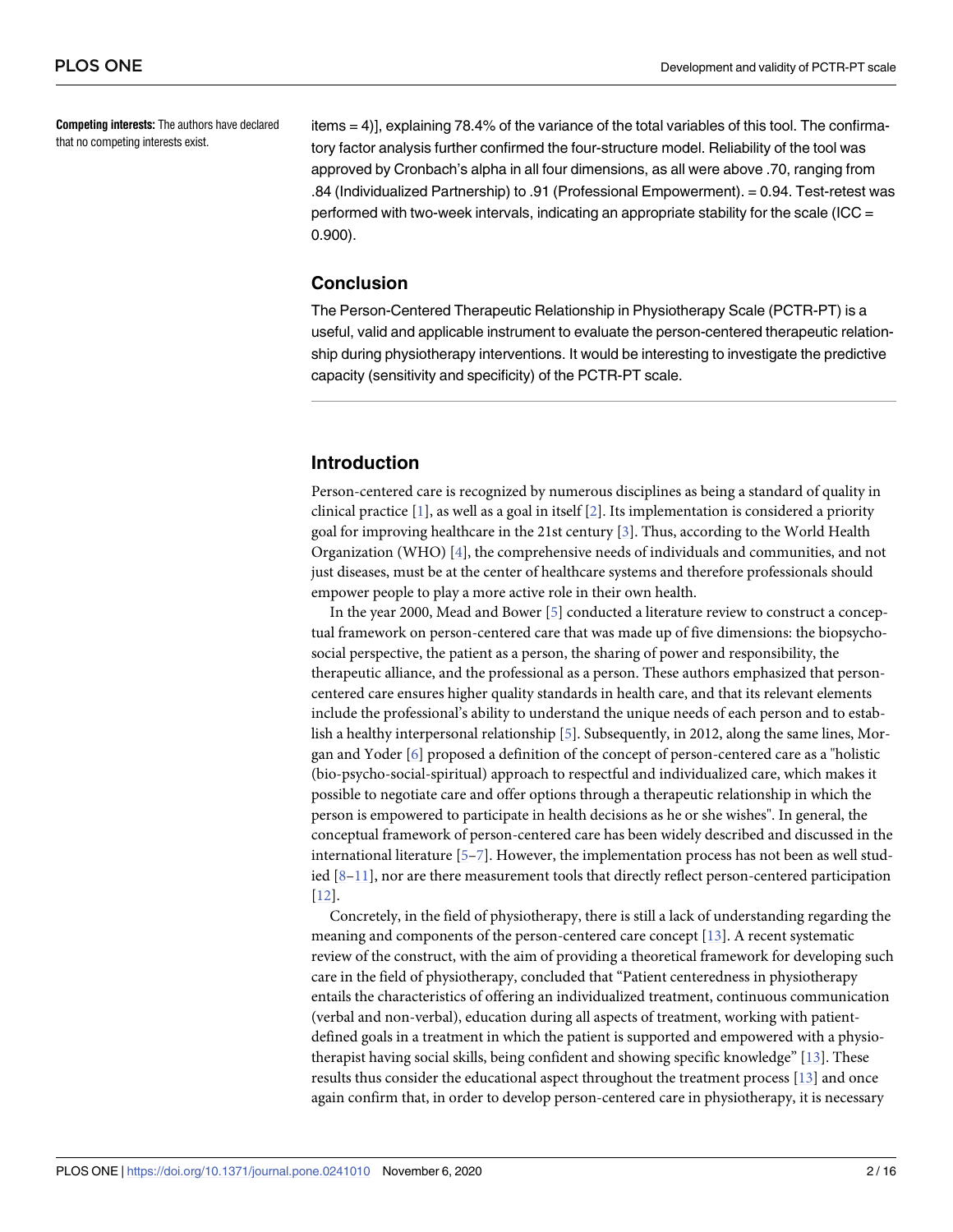<span id="page-2-0"></span>to establish adequate communication and a therapeutic relationship between the professional and the person receiving care  $[7, 13-17]$  $[7, 13-17]$ . Moreover, on a multidisciplinary level, the published literature highlights that person-centered care is based on the importance of relational aspects, the individualization of care, empowerment and the sharing of roles and responsibilities through the therapeutic alliance  $[5-7]$ , this construct comprises three components: 1) the link between the patient and the therapist, 2) agreement on the tasks to be improved, and 3) agreement on the treatment goals [[18](#page-13-0)].

A recent systematic review reported the existence of 11 scales [\[12](#page-13-0)] for the measurement of person-centered care. However, after a content analysis, the authors concluded that most tools were not truly focused on direct and proactive patient participation [\[12](#page-13-0)], an aspect, once again related to the process of implementation of care, such as therapeutic alliance, engagement and the patients' own experience [\[8](#page-12-0)]. In addition, to assess therapeutic interpersonal relationships in clinical practice, the empirical literature has described several measurement instruments such as the Working Alliance Inventory (WAI) [\[19](#page-13-0)], the Scale to Assess the Therapeutic Relationship (STAR) [\[20](#page-13-0)], the Helping Alliance Questionnaire (HAQ) [\[21\]](#page-13-0) and the California Psychotherapy Alliance Scale (CALPAS) [[22\]](#page-13-0). These instruments, however, do not incorporate aspects of focused care that are more directed towards the holistic and individualized care of people [[6](#page-12-0)].

Clearly, despite the growing recognition of the value of the therapeutic relationship in the field of physiotherapy [\[23–25](#page-13-0)] and the importance of the same for the establishment of person-centered care, there is limited research to guide physiotherapists towards improving this aspect during clinical practice [\[26\]](#page-13-0). In addition, its evaluation is difficult due to the lack of specific or appropriate instruments to measure specific associated characteristics during physiotherapy procedures [[12](#page-13-0), [23](#page-13-0), [26–29\]](#page-13-0).

To overcome this situation, a preliminary version of the Person-Centered Therapeutic Relationship in Physiotherapy Scale (PCTR-PT) was designed via a mixed methods study comprising several phases. In phase one, the items of the scale were generated. First, a review and analysis of the literature was performed based on the following constructs: person-centered care and person-centered therapeutic relationship, subsequently, the main items were extracted to create a question guide to explore barriers and facilitators for the establishment of a person-centered relationship in physiotherapy services. Thereafter, a qualitative focus group study was conducted involving 21 physiotherapists [\[25\]](#page-13-0) and 31 patients of physiotherapy services [[29](#page-13-0)]. With the results obtained, a conceptual framework comprising seven domains and 28 subdomains was built with 215 items. In the second phase, the items were selected using a three-round modified Delphi survey process with nine experts in the field. The experts were selected based on the following criteria: 1) Health professionals interested in the patient-centered therapeutic relationship; 2) With knowledge and experience on this subject; 3) Who had demonstrated their capacity to theorize about the chosen subject, via research projects, theses, articles, communications, etc. during the previous three years. In this phase, the experts were asked to express their degree of agreement regarding clarity, coherence, and relevance for each of the items  $(1-4; 1 =$  strongly disagree,  $4 =$  strongly agree). Across the three rounds, we applied the same quantitative selection criteria for each item: 1) a mean score of  $> 3.25$  for degree of agreement, and 2) a rating of 3 or higher for degree of agreement among  $\geq$  70% of the participants in the Delphi survey. Finally, a questionnaire was designed, based on 31 items, which was used for the subsequent phase. Lastly, the third phase consisted of a cognitive pretest to assess comprehension, language clarity and content suitability. Two rounds of cognitive interviews were performed with 55 participants from two hospitals within the Spanish public health system and four private physiotherapy centers. The participants in this phase were patients with similar characteristics to those to whom the definitive tool was to be applied. As a result of this phase, four elements were removed and four others added, whereas 16 were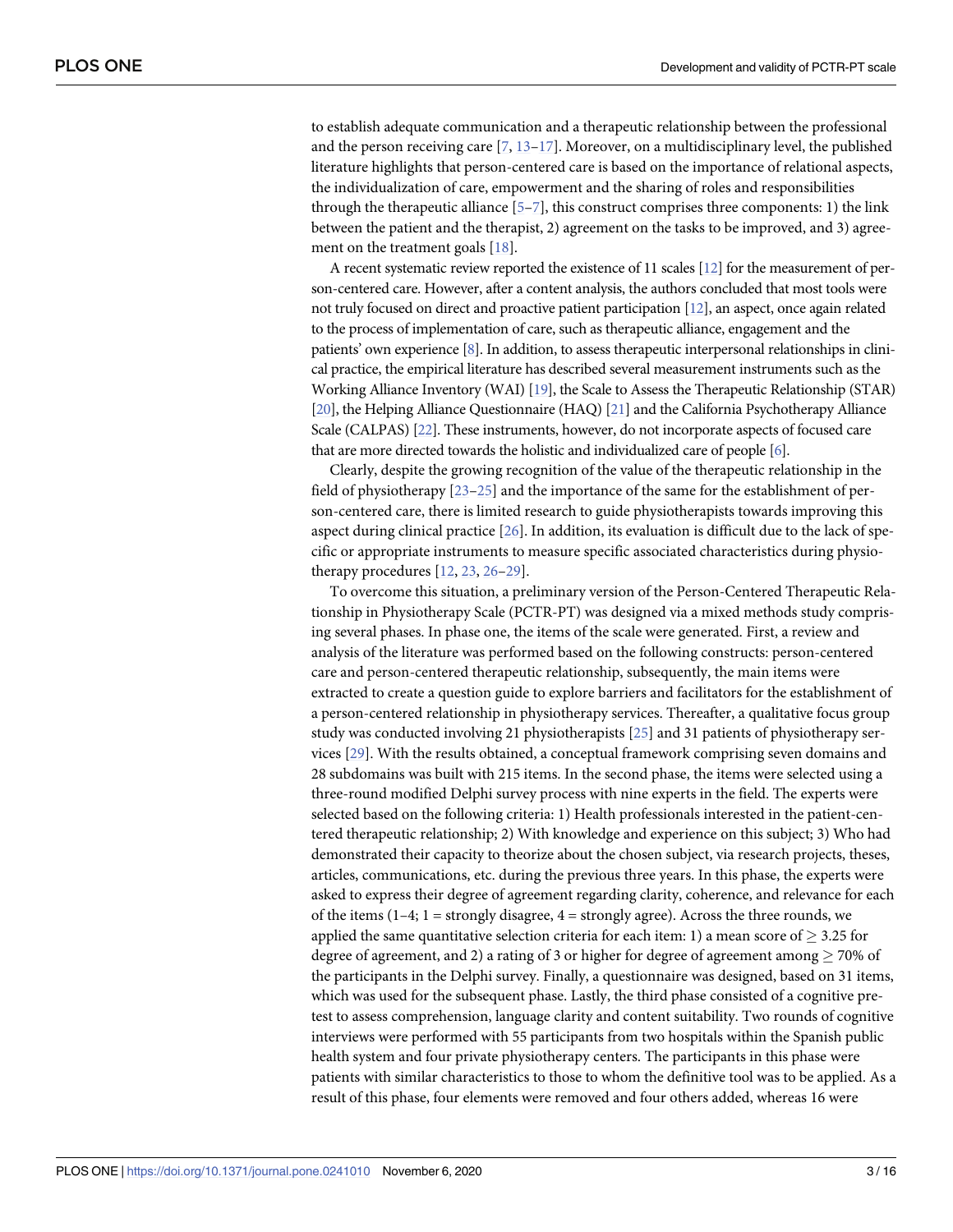<span id="page-3-0"></span>reformulated. The final tool comprised 31 items divided into seven domains. The response format was based on a 5-point Likert frequency scale. The response options ranged from "strongly agree" to "strongly disagree. This procedure and the study carried out contributed to the content validity of the PCTR-PT [\[30\]](#page-14-0). The aim of the present study was to determine the psychometric properties of the (PCTR-PT) with the ultimate aim of finding the most appropriate fit of the tool.

#### **Methods**

#### **The (PCTR-PT) scale**

The preliminary version of the "Person-Centered Therapeutic Relationship in Physiotherapy (PCTR-PT) scale contains 31 items divided into seven domains: Personal characteristics of the professional (5 items); Communication capacities of the professional (7 items); Professional aspects (4); Relational aspects (6); Personalized therapy (2); Partnership (4); Environment (3). The response format is based on a 5-point Likert frequency scale. Response options range from "strongly agree" (1) to "strongly disagree" (5), with an intermediate option (3): "Neither agree nor disagree". The preliminary version of the "Person-Centered Therapeutic Relationship in Physiotherapy (PCTR-PT) is show in S1 [File](#page-11-0).

#### **Study design and participants**

The participants in this phase were patients meeting the following selection criteria: 1) over 18 years old; 2) who had received, at least, 15 physiotherapy treatment sessions; 3) without any cognitive impairments and comprehension difficulties. The participants were recruited from five hospitals within the Spanish public health system (Madrid, A Coruña, Valencia and Alicante) and four private physiotherapy centers (Orense, Alicante, Almería). The physiotherapists from the centers where the respective patients were receiving care were in charge of selecting and inviting the study participants. These health professionals participated voluntarily in the study and were previously informed of the research aims and the inclusion criteria for the researchers during a designated meeting.

During a seven-month period, a sample of consecutive eligible people was identified from the patient register and recruited by the physical therapist attending each patient, who assessed the eligibility criteria, informed each patient of the objectives of the study and the specific implications of their participation, and asked them if they wanted to participate in the study. To stimulate the response rate, we used the hand-delivery technique, which has shown the highest response rates [[31](#page-14-0)]. Once patients were accepted, they were given an envelope with the questionnaire, including explanatory information on the study and its implications, encouraging patients to participate in the research, together with an informed consent form, and a questionnaire for the collection of socio-demographic and clinical data.

A system was established for the collection of anonymous questionnaires that could not be opened by staff at the center, with two urns: one in which they deposited their informed consent, and another in which they deposited an envelope with the socio-demographic questionnaire and the preliminary questionnaire. In addition, reminders were issued. To this end, a call was made to the head of the physiotherapy service of each center, asking him/her to encourage the physiotherapists participating in the study to remind their patients to hand in the questionnaire if they had not already done so. Three verbal reminders were given, at two weeks, and at two and three months.

The study protocol was approved by the Research Ethical Committee of Universidad Cardenal Herrera-CEU, Hospital Universitario 12 de Octubre of Madrid, Hospital General Universitario of Valencia, Complejo Hospitalario Universitario of A Coruña, Hospital General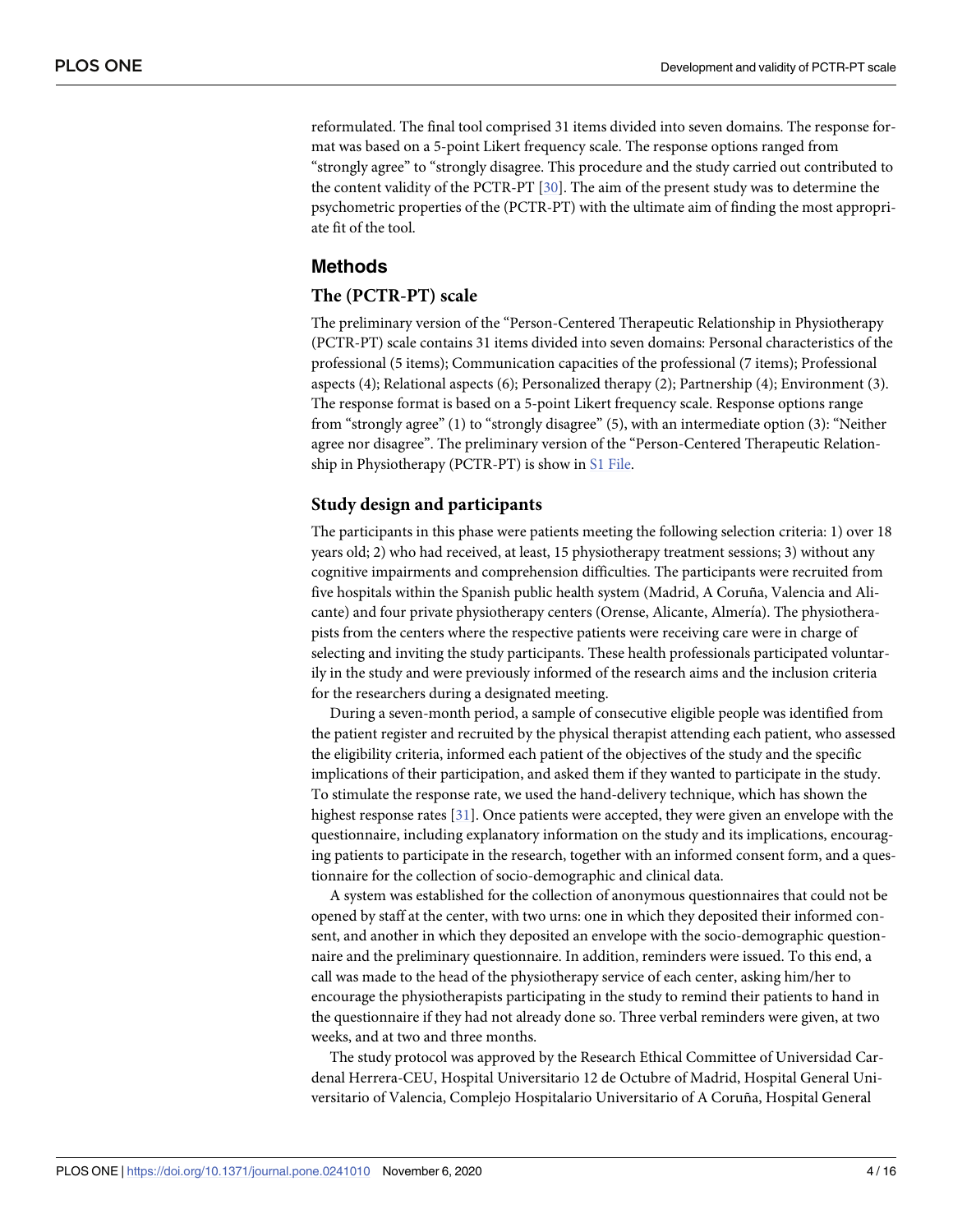<span id="page-4-0"></span>Universitario of Elche, and Hospital Universitario Vinalopó of Elche. This study was performed in accordance with the ethical standards as laid down in the Declaration of Helsinki.

#### **Statistical analysis**

Descriptive statistical analyzes were conducted to assess and conceptualize the demographic and clinical characteristics of the individuals in the analyzed sample. To perform the analysis, the software used was SPSS 25 (an IBM Company, Chicago, IL).

**Construct validity.** In order to determine the factorial structure of the scale, the number of subscales or dimensions and the total of items, an exploratory factorial analysis of the instrument was carried out. For this purpose, the maximum likelihood method was used as the extraction method, together with the oblique (promin) rotation method [\[32](#page-14-0)], to attempt to maximize the simplicity of the factors. All items with a factor weight below .40 were removed from the final scale.

Factorial validity, goodness of fit and psychometric properties of PCTR-PT were analyzed by confirmatory factor analysis (CFA) using also the Maximum Likelihood method, which allows the robust calculation of factor structure in terms of fit; from which the values of the Kaiser-Meyer-Olkin index (KMO) and Bartlett's sphericity (X2) were obtained.

The quality of the global fit of the factorial model was calculated according to the following indexes and their respective values, as described by Marôco [[33](#page-14-0)] and Hu & Bentler [\[34\]](#page-14-0): the normalized Chi-square, defined as the ratio of the Chi-square value to the number of degrees of freedom (χ2/df), root mean square error of approximation (RMSEA), root mean square residual (RMR), Tucker-Lewis index (TLI), comparative fit index (CFI), goodness-of-fit index (GFI), and the standardized root mean squared residue (SRMR).

Values equal to or less than .05 are considered excellent for RMSEA, RMR, and SRMR; while those less than .08 are acceptable. The X2/df ratio must be *<* to 3 to establish a correct model, and TLI, CFI and GFI values above .90 or .95 are interpreted as a good fit for the data.

Convergent and discriminant validity was also analyzed. As for the study of the former, the calculation of the Mean Extracted Variance (AVE) was chosen, for which a value greater than .50 indicates adequate convergent validity [[35](#page-14-0), [36](#page-14-0)]. However, to confirm the discriminant validity, this was carried out by verifying that the correlations between the constructs are lower than the square root of the mean extracted variance  $[34, 37]$  $[34, 37]$  $[34, 37]$  $[34, 37]$  $[34, 37]$ .

**Reliability: Internal consistency.** The internal consistency was verified by calculating the Cronbach's alpha coefficient for both the full scale and for each of the subscales, with values of this coefficient equal to or greater than .70 [\[38,](#page-14-0) [39\]](#page-14-0). In turn, to ensure internal consistency, the calculation of the composite reliability of the construction was carried out, where the values greater than or equal to .70, reflect a good consistency [[35](#page-14-0), [40](#page-14-0)].

AMOS statistical software (v. 25, SPSS, An IBM Company, Chicago, IL) was used to perform these tests.

**Temporal stability or test-retest.** The temporal stability of the instrument was examined with a subsample of  $n = 36$  selected from the total sample. The questionnaire was re-administered two to three weeks after the first administration, using the intraclass correlation coefficient (ICC), considering .70 values as indicators of acceptable reliability, .80 as good and finally, values above .90 are considered as indicators of excellent reliability [\[38,](#page-14-0) [41\]](#page-14-0)

AMOS statistical software (v. 25, SPSS, An IBM Company, Chicago, IL) was used to perform the analyses.

#### **Results**

During a seven-month period, 422 potential participants were identified. Of these, 378 agreed to participate. Finally, 366 completed the questionnaire (87%). The demographics and clinical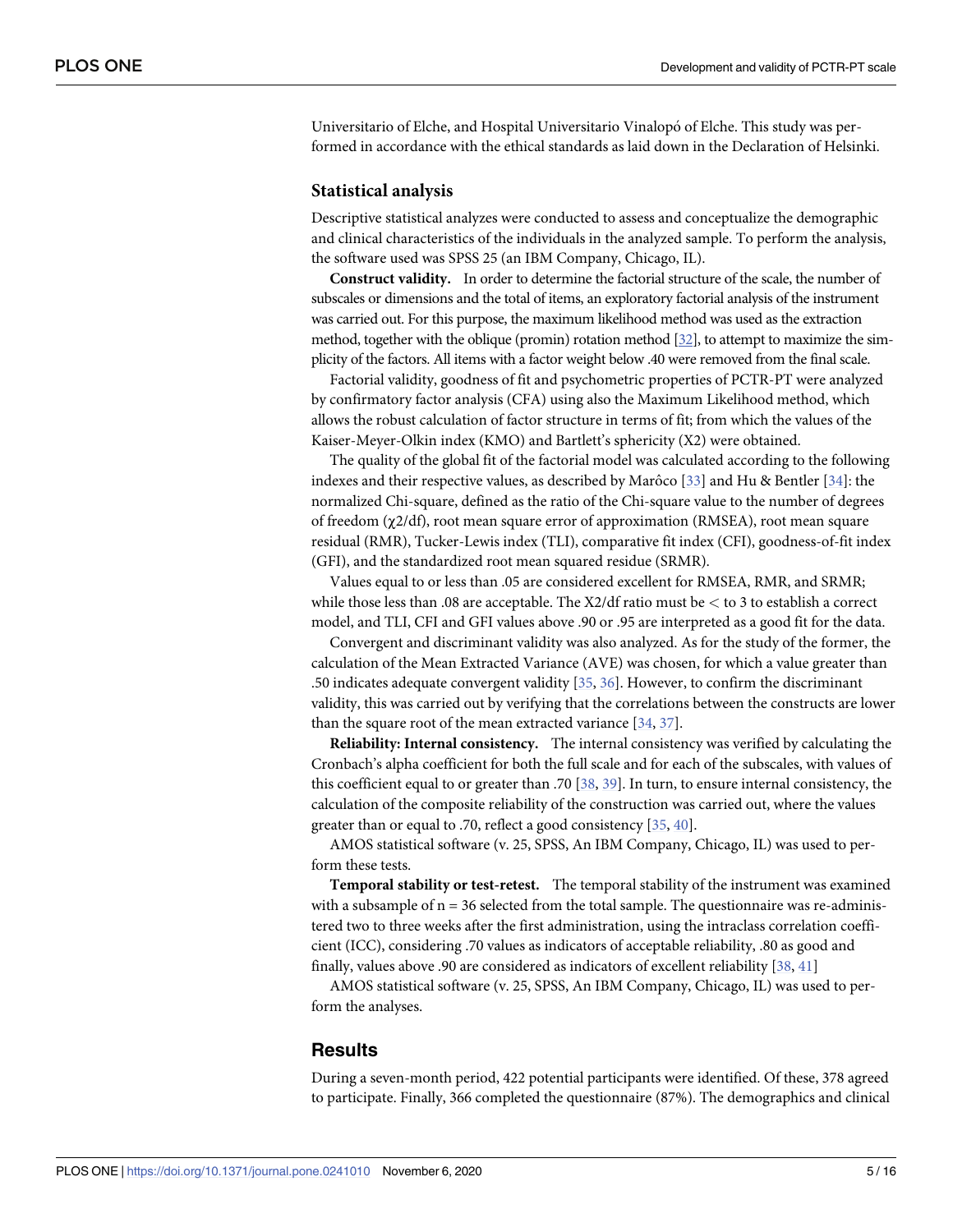characteristics of the participants are shown in Table 1. Of the respondents, 59.8% were women, 68% had a mid-level education or higher, 61.8% lived with a partner, 74.3% came from a public or subsidized environment, and the average number of sessions was 31.5 The health problems were: traumatology or rheumatology (78.5%), neurology (4.4%), lymphedema (3.3%), respiratory (1.5%), cardiology (1.5%), sequelae of cancer (0.6%), amputations (0.6%),

**Table 1. Socio-demographic and clinical characteristics of the study subjects (n = 366).**

| SOCIO-DEMOGRAPHIC AND CLINICAL CHARACTERISTICS OF STUDY SUBJECTS) (n = 366) | $\bf n$          | $\%$               |  |
|-----------------------------------------------------------------------------|------------------|--------------------|--|
| Gender                                                                      |                  |                    |  |
| Male                                                                        | 147              | 40.2               |  |
| Female                                                                      | 219              | 59.8               |  |
| Mean age in years (SD)                                                      | 51.7 (SD: 14.56) |                    |  |
| Age                                                                         |                  |                    |  |
| Between 18 and 40                                                           | 56               | 15.3               |  |
| Between 40 and 60                                                           | 179              | 48.9               |  |
| Over 60                                                                     | 116              | 31.7               |  |
| DK/NA                                                                       | 15               | 4.1                |  |
| Level of studies                                                            |                  |                    |  |
| No education or primary                                                     | 122              | 33.3               |  |
| Middle Studies                                                              | 127              | 34.7               |  |
| University studies                                                          | 110              | 30.1               |  |
| DK/NA                                                                       | $\overline{7}$   | 1.9                |  |
| Civil status                                                                |                  |                    |  |
| Married/ with a partner                                                     | 226              | 61.8               |  |
| Single                                                                      | 66               | $18\,$             |  |
| Separated, divorced or widowed                                              | 63               | 17.2               |  |
| DK/NA                                                                       | 11               | 3                  |  |
| Work occupation                                                             |                  |                    |  |
| Works                                                                       | 203              | 55.5               |  |
| Housewife                                                                   | 33               | 9                  |  |
| Unemployed                                                                  | 38               | 10.4               |  |
| Retired                                                                     | 53               | 14.5               |  |
| Student                                                                     | $10\,$           | 2.7                |  |
| DK/NA                                                                       | 29               | 7.9                |  |
| Diagnosis                                                                   |                  |                    |  |
| Traumatology/Rheumatology                                                   | 287              | 78.5               |  |
| Neurology                                                                   | 16               | 4.4                |  |
| Lymphedema                                                                  | 12               | 3.3                |  |
| Cardiology                                                                  | 6                | 1.5                |  |
| Respiratory                                                                 | 6                | 1.5                |  |
| Sequalae of cancer                                                          | $\overline{c}$   | 0.6                |  |
| Amputation                                                                  | $\,2$            | 0.6                |  |
| Others                                                                      | 5                | 1.4                |  |
| DK/NA                                                                       | 30               | 8.2                |  |
| Treatment center                                                            |                  |                    |  |
| Hospital                                                                    | 247              | 67.5               |  |
| Public                                                                      | 23               | 6.3                |  |
| Others                                                                      | 96               | 26.2               |  |
| Scope                                                                       |                  |                    |  |
| Public                                                                      | 215              | 58.7               |  |
| Private                                                                     | 94               | 25.7               |  |
| State subsidized private                                                    | 57               | 15.6               |  |
| Mean number of total treatment sessions (SD)                                |                  | $31.5(SD = 27.51)$ |  |
| DK/NA                                                                       |                  | 66                 |  |
|                                                                             |                  |                    |  |

DK/NA: don't know/no answer

<https://doi.org/10.1371/journal.pone.0241010.t001>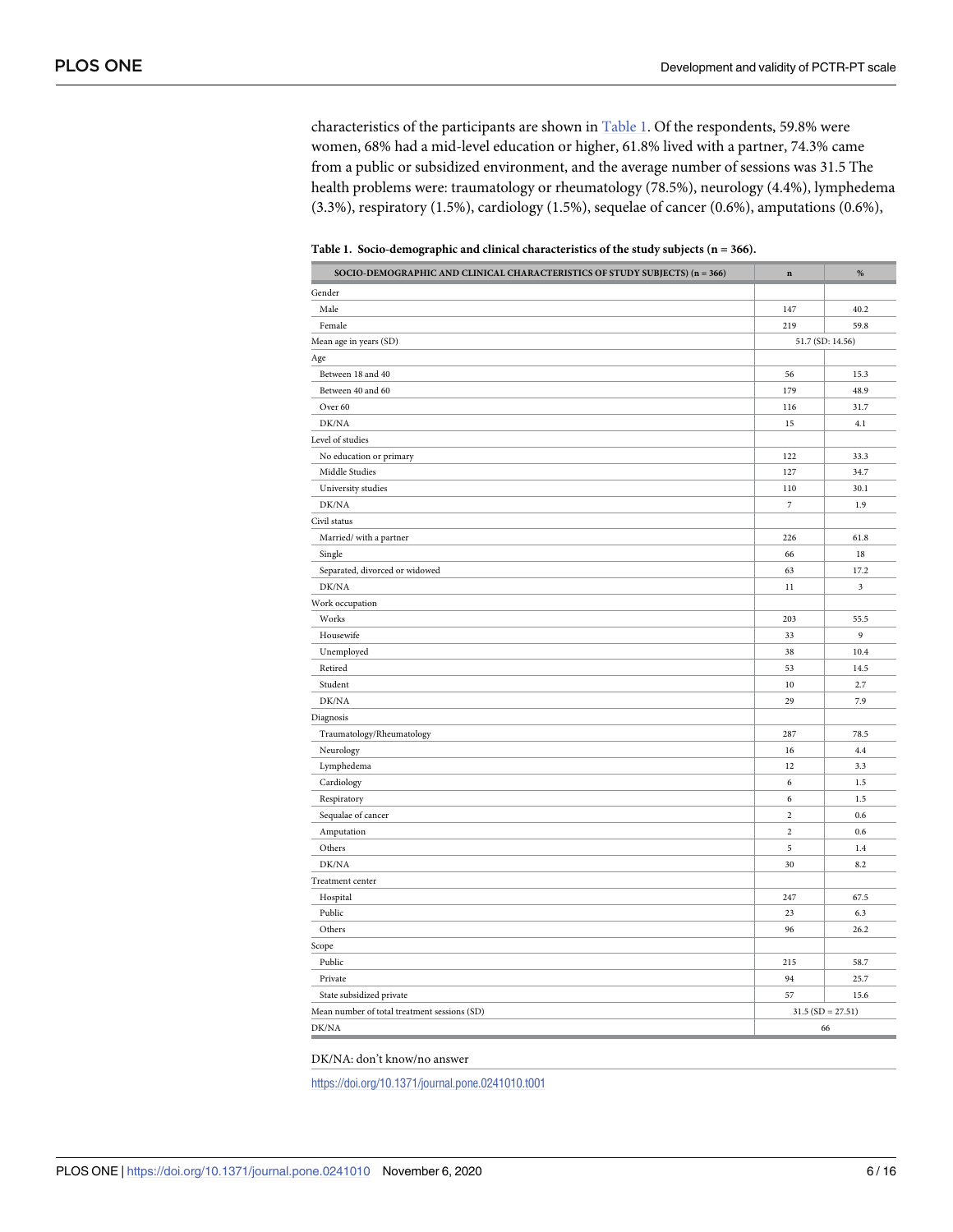<span id="page-6-0"></span>and other pathologies (hearing loss, aortic aneurysm, vertigo, breast prosthesis encapsulation) (1.4%). In the case of 7.9% of patients, they failed to reflect on the survey which was the health problem for which they sought treatment.

#### **Factorial structure**

Prior to the CFA analysis, multivariate normality values were examined, determining that the values were at the expected level. The structure of the PCTR-PT model was tested using a Structural Equation Model with the Maximum Likelihood method under the scope of CFA. As a result of the analysis, it was determined that the PCTR-PT model fit index values were at an acceptable level. Cronbach's alpha  $(\alpha)$  internal consistency coefficient and corrected item total correlation coefficients were examined in reliability analysis of PCTR-PT.

The results of the factor analysis showed that the data set was adequate for EFA [(KMO) coefficient = .876, Bartlett Sphericity Test (χ2) = χ2 = 3894,728, p *<* .000)]. After the analysis, the factor load values of the items, were examined, together with the overlap and the screen plot. In line with this information, 16 items showed a factor load value less than .40.

Several items were eliminated since many had loads on multiple factors, (convergent validity), and in none of these did the load reach the minimum value of .30 [[35,](#page-14-0) [38\]](#page-14-0). Likewise, the Cronbach's alpha value (reliability) did not reach optimal values, which led to the decision to eliminate items until the final structure was reached, in which factorial weights were obtained for all items, above .60 and represented by a single factor, thus, also achieving reliability values above .70 and an explained variance greater than 60% [29, 40–42].

Finally, a structure of four dimensions and 15 items was obtained [Relational Bond (N items = 4); Individualized Partnership (N items = 4); Professional Empowerment (N items = 3) and Therapeutic Communication (N items = 4)]. The final version of the PCTR-PT is included as S2 [File](#page-12-0) (Spanish version) and S3 File (English version). The total variance explained was determined as 78.4%. The values of the factorial loads ranged from .642 to .897.

Until the best fit model was achieved, other alternatives were tested, which, as is usual in this type of study, did not show an adequate fit, and others that despite showing an acceptable fit were not the best. Model fit values of the hypothetical models tested as the result of CFA are as follows: 1)  $[(\chi^2 = 161, 138; g] = 71, RMSEA = .059, GFI = .942, CFI = .975, TLI = .968, SMR$  $= .034$ , and RMR = .024]; 2)  $[(\gamma 2 = 176,240; \text{ gl} = 83, \text{RMSEA} = .055, \text{GFI} = .941, \text{CFI} = .976,$ TLI = .969, SMR = .025, and RMR = .034]; 3)  $[(\chi2 = 122, 101; g] = 68, RMSEA = .047, GFI =$ .955, CFI = .985, TLI = .980, SMR = .028, and RMR = .024].

[Table](#page-7-0) 2 shows the values of central tendency, variability, asymmetry, kurtosis and the percentage of minimum ("floor effect") and maximum ("ceiling effect") response for each of the items. The most outstanding feature is the asymmetry existing in the totality of the items, which was negative. A positive kurtosis was also observed in all items, with item 3 (My physiotherapist is kind towards me) standing out with a high kurtosis. All items showed a ceiling effect.

Regarding the results of the confirmatory factor analysis, a four-factor model was constructed for which the standardized solution is shown in [Fig](#page-8-0) 1 and the overall fit indices are shown in [Table](#page-8-0) 3. The result of the chi-square test was significant (χ2(82) = 159,838; p *<* .0001), indicating that the hypothesis of a perfect model fit should be rejected. However, taking into account the problems associated with the use of this test, it was considered that other statistical tests were needed to evaluate the theoretical model in question. The remaining the indices analyzed are indicative of an acceptable model fit.

Given that the study aim was to achieve the best possible fit for the scale, and despite the fact that many experts argue that there are never appropriate reasons to do so, on those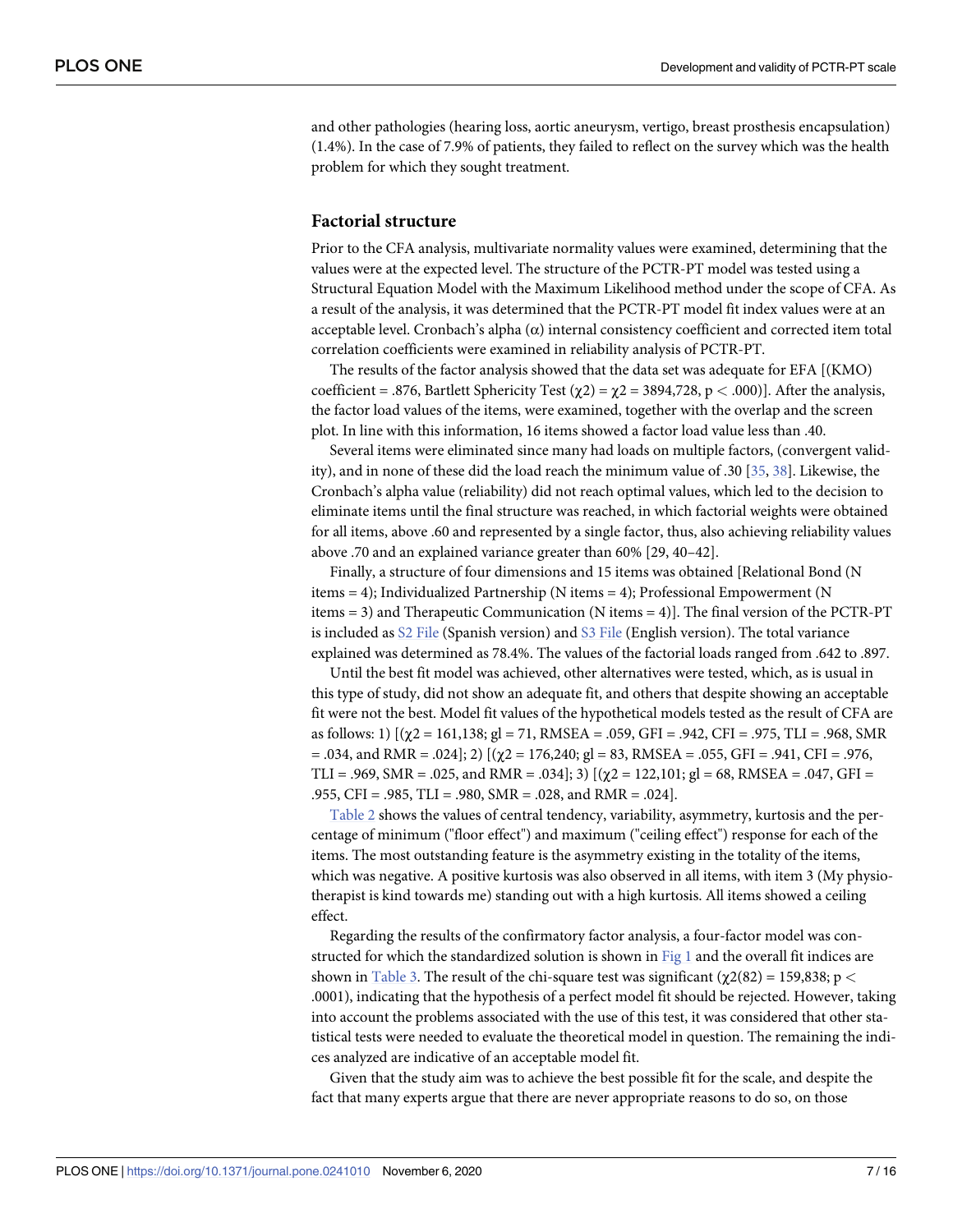<span id="page-7-0"></span>**[Table](#page-6-0) 2. Descriptive statistics of the items of the PCTR-PT scale.**

|                                                                                                                                         | M    | <b>SD</b> | skewness | kurtosis |                        | % Floor   % Ceiling |
|-----------------------------------------------------------------------------------------------------------------------------------------|------|-----------|----------|----------|------------------------|---------------------|
| 1. I believe that my physiotherapist and I have connected.                                                                              | 4.64 | .715      | $-3.133$ | 13.866   | $\boldsymbol{.8}$      | 71.6                |
| 2. I feel that my physiotherapist provides me with the best possible care and attention.                                                | 4.71 | .698      | $-3.762$ | 18.317   | 1.1                    | 78.1                |
| 3. My physiotherapist is kind towards me.                                                                                               | 4.81 | .564      | $-4.812$ | 30.396   | .8                     | 85.2                |
| 4. I think that my physiotherapist is an accessible person.                                                                             | 4.73 | .628      | $-3.605$ | 18.085   | $\cdot$ <sup>8</sup> . | 79.0                |
| 7. My physiotherapist is interested in how I am as a person and treats me individually.                                                 | 4.29 | 1.022     | $-1.978$ | 4.789    | .5                     | 54.4                |
| 8. My physiotherapist identifies my physical and/or emotional status and adjusts the treatment according to<br>the same.                | 4.41 | .904      | $-2.064$ | 5.358    | .8                     | 59.6                |
| 11. My physiotherapist and I agree on what I want to achieve from the physiotherapy treatment.                                          | 4.40 | .936      | $-2.189$ | 5.731    | 1.9                    | 59.3                |
| 12. My physiotherapist and I agree on which treatment to follow.                                                                        | 4.26 | 1.028     | $-1.702$ | 3.010    | 2.2                    | 53.3                |
| 17. When my physiotherapist explains exercises or health advice to me, he/she then asks about these and goes<br>over them if necessary. | 4.01 | 1.321     | $-1.352$ | .676     | 10.1                   | 49.5                |
| 18. My physiotherapist makes me believe that I am able to get ahead with my own effort.                                                 | 3.91 | 1.363     | $-1.246$ | .477     | 10.4                   | 45.4                |
| 19. My physiotherapist makes me feel secure in what he says or does during the treatment process.                                       | 4.19 | 1.333     | $-1.680$ | 1.477    | 10.9                   | 61.2                |
| 27. The tone and volume of my physiotherapist's voice generates trust.                                                                  | 4.53 | .826      | $-2.631$ | 8.601    | 2.5                    | 65.3                |
| 28. My physiotherapist's gaze generates trust.                                                                                          | 4.48 | .803      | $-2.404$ | 8.337    | 1.4                    | 60.4                |
| 29. I feel that my physiotherapist is interested in what I say.                                                                         | 4.54 | .742      | $-2.488$ | 9.211    | 1.4                    | 62.6                |
| 30. My physiotherapist speaks to me in an easy and simple manner.                                                                       | 4.62 | .726      | $-3.085$ | 12.853   | 1.6                    | 69.7                |

**PCTR-PT Scale**, The Person Centered Therapeutic Relationship in Physiotherapy Scale; **SD**, standard deviation.

<https://doi.org/10.1371/journal.pone.0241010.t002>

occasions when the model's fit rates are considerably improved, covary error terms are a recommendable strategy. However, it should be used provided: it is applied within the same latent factor, there are strong theoretical arguments to support it [\[39\]](#page-14-0), such as a possible overlap of content, similar item wording, reverse wording or with a differential tendency to social convenience, etc., the larger modification indices are initially addressed before addressing the smaller ones, the re-specification of the initial model can be justified [\[40,](#page-14-0) [42](#page-14-0), [43](#page-14-0)].

Based on these arguments, the decision was made to correlate the errors e7 (item IP7) and e8 (item IP8) of the Individualized Partnership factor and the errors e12 (item TC12) and e14 (item TC14), belonging to the Therapeutic Communication factor, achieving a better model fit [\(Table](#page-8-0) 3) than that presented by the questionnaire without the application of this strategy  $[(\gamma 2 = 243,371; \text{ gl} = 84, \text{RMSEA} = .072, \text{GFI} = .918, \text{CFI} = .959, \text{TLI} = .948, \text{SMR} = .034, \text{and}$  $RMR = .029$ ].

Regarding the convergent validity analyzed by means of the Extracted Mean Variance (EMA) ([Table](#page-9-0) 4), for the four dimensions, appropriate properties of convergent validity were reflected, since all of them met the EMA criterion *>* .50, with the Individualized Partnership dimension presenting the lowest value (.586). This means that each of the dimensions shares more than 50% of its variance with its items [\[42\]](#page-14-0).

Regarding the discriminant validity analysis, the results showed that the MSV values were lower than the AVE for all four dimensions, in addition to the fact that the correlations between the constructs were lower than the square root of the AVE, thus confirming the presence of discriminant validity in statistical terms ([Table](#page-9-0) 4).

The construct reliability was evaluated by calculating the Cronbach's alpha of the PCTR-PT scale ([Table](#page-9-0) 5), observing that all values, both those of the scale ( $\alpha$  = .884;) and those of each of the dimensions (α values between .86 and .91), were above .80

For the analysis of the internal consistency of the scale, the composite reliability index (CR) was used, for which the results obtained were adequate for all four dimensions, as they were all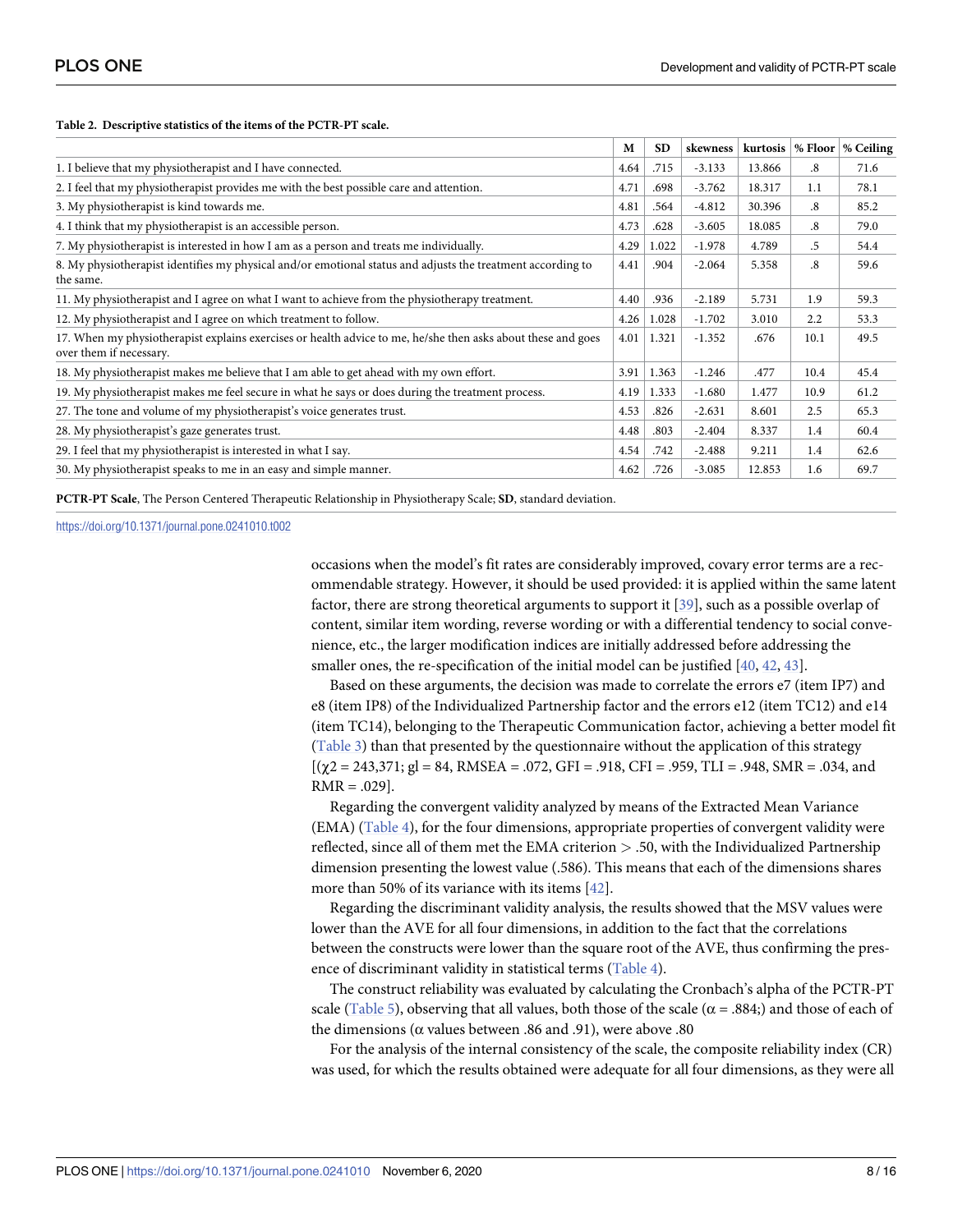<span id="page-8-0"></span>

**[Fig](#page-6-0) 1. Confirmatory factor analysis of the four-dimensional model of the PCTR-PT.**

above .70, varying between .84 (Individualized Partnership) and .91 (Professional Empowerment) ([Table](#page-9-0) 4).

| <b>INDEX</b>         | <b>VALUE</b>                            |
|----------------------|-----------------------------------------|
| <b>CFI</b>           | .980                                    |
| TLI                  | .974                                    |
| GFI                  | .946                                    |
| SRMR                 | .034                                    |
| RMSEA                | .051                                    |
| RMR                  | 024                                     |
| Goodness of fit test | $\chi^2$ = 159.838; gl = 82; P < 0.0001 |
| Reason for fit       | $\chi^2$ / gl = 1,94 (<3)               |

|  |  |  |  |  | Table 3. Indices of goodness of fit of the confirmatory model. |  |
|--|--|--|--|--|----------------------------------------------------------------|--|
|--|--|--|--|--|----------------------------------------------------------------|--|

**CFI**: Comparative Fit Index. **TLI:** Tucker-Lewis Index **GFI**: Goodness of Fit Index. **SRMR:** Standardized Root Mean Square Residual. **RMSEA**: Root Mean Standard Error of Approximation. **RMR**: Root Mean Residual.

<https://doi.org/10.1371/journal.pone.0241010.t003>

<https://doi.org/10.1371/journal.pone.0241010.g001>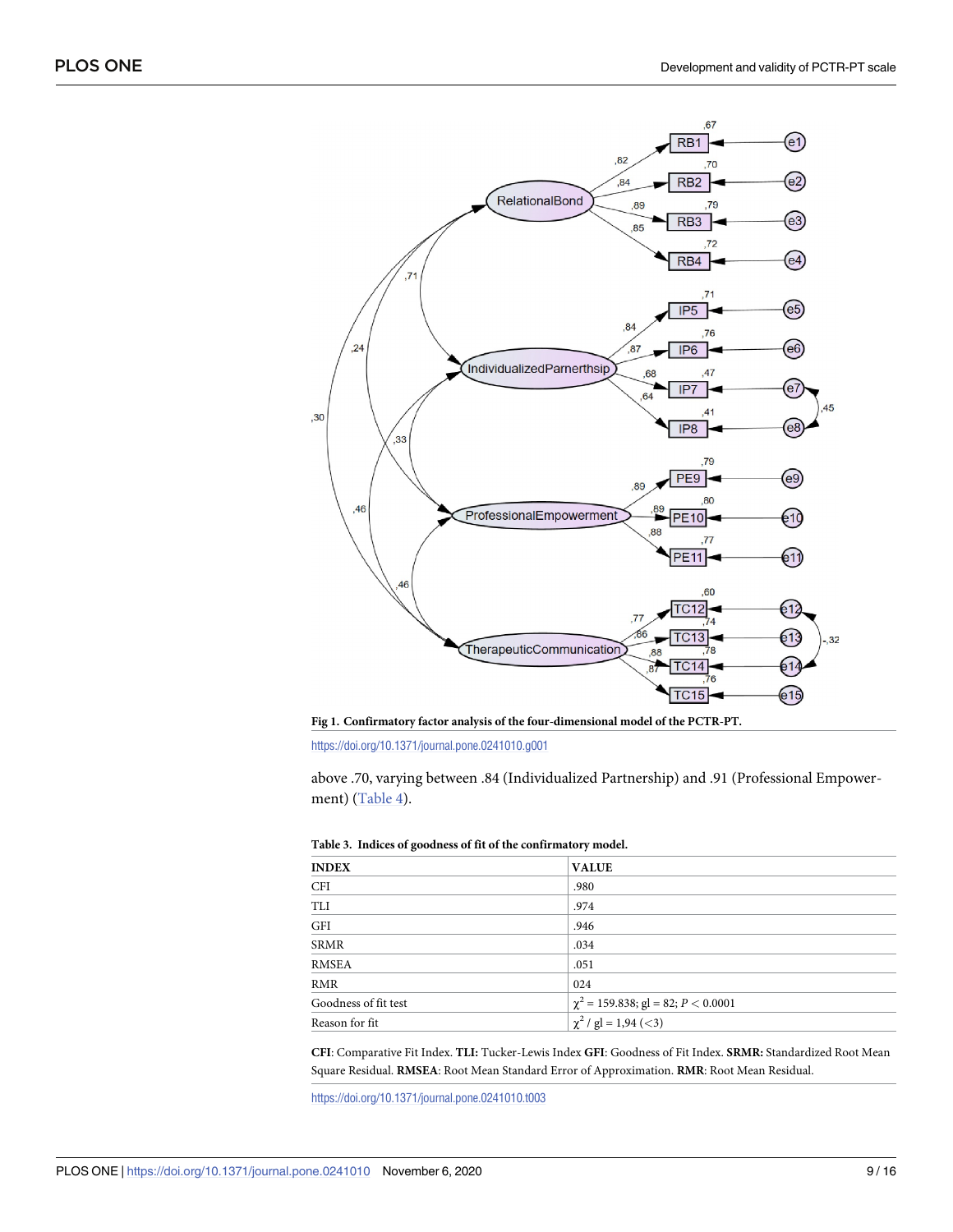|    | Convergent Validity <sup>b</sup><br>Reliabilitv <sup>a</sup><br>TC<br><b>MSV</b><br>CR<br>PE<br><b>AVE</b><br>RB<br>$_{\rm IP}$ |      |      |           |           |           |      | Discriminant Validity <sup>c</sup> |    |    |
|----|---------------------------------------------------------------------------------------------------------------------------------|------|------|-----------|-----------|-----------|------|------------------------------------|----|----|
|    |                                                                                                                                 |      |      |           |           |           |      |                                    |    |    |
| RB | .912                                                                                                                            | .721 | .504 | .849      |           |           |      | Ok                                 | Ok | Ok |
| IP | .848                                                                                                                            | .586 | .504 | $.710***$ | .765      |           |      | Ok                                 | Ok | Ok |
| PE | .915                                                                                                                            | .783 | .209 | $.243***$ | $.334***$ | .885      |      | Ok                                 | Ok | Ok |
| TC | .912                                                                                                                            | .722 | .212 | $.296***$ | $.460***$ | $.457***$ | .849 | Ok                                 | Ok | Ok |

<span id="page-9-0"></span>[Table](#page-7-0) 4. Model validity measures of the PCTR-PT (composite reliability, CR; average variance extracted, AVE; maximum shared variance, MSV).

RB = Relational Bond; IP = Individualized Partnership; PE = Professional Empowerment; TC = Therapeutic Communication; CR = Composite Reliability;

AVE = Average Variance Extracted; MSV = Maximum Shared Variance. † p *<* 0.100

 $*$  p  $< 0.050$ 

�� p *<* 0.010

 $***$  p  $<$  0.001.

a. CR *>*.70

b. CR *>* AVE, AVE *>* .50

c. MSV *<* AVE.

<https://doi.org/10.1371/journal.pone.0241010.t004>

The analysis of the intraclass correlation coefficient (ICC) revealed excellent scores for both the total values (ICC = .900, F = 11.57, P*<*0.000) and the 95% confidence intervals (CI), which were between .84 and .94) for the measurement of PCTR-PT. For the scores of each of the dimensions, the values obtained ranged from .85 (Individualized Partnership) to .92 (Relational Bond) ([Table](#page-10-0) 6).

#### **Discussion**

The purpose of the study was to determine the psychometric properties of the (PCTR-PT) with the aim of finding the most appropriate fit of the tool by identifying the number of dimensions and the total number of items that conform this tool.

The instrument was developed to assess the person-centered therapeutic relationship during the provision of physiotherapy services. The results obtained in this study show that the PCTR-PT scale has adequate psychometric properties in terms of internal consistency, temporal stability and construct validity. The CFA revealed an adequate fit of the structure with a total of 15 items distributed in four dimensions or factors.

The values obtained from the indices used to perform factorial validity and goodness-of-fit were acceptable, assuming a good fit of the model.

The results obtained for all the indices reflect a very good fit, as reflected in the values of the CFI, TLI, and GFI indices, which are either above .095 or very close to this value. The same applies to the error values (SRMR, RMR, RMSEA), which were equal to or less than .05  $[40, 100]$  $[40, 100]$ 

| Scale/Dimension | Cronbach's Alpha | $No$ of items |
|-----------------|------------------|---------------|
| PCTR-PT         | .884             | 15            |
| RB              | .907             | 4             |
| IP              | .861             | 4             |
| PE              | .915             |               |
| TC              | .902             | 4             |

**[Table](#page-7-0) 5. Reliability statistics of the PCTR-PT (n = 366).**

RB = Relational Bond; IP = Individualized Partnership; PE = Professional Empowerment; TC = Therapeutic Communication; CR = Composite Reliability.

<https://doi.org/10.1371/journal.pone.0241010.t005>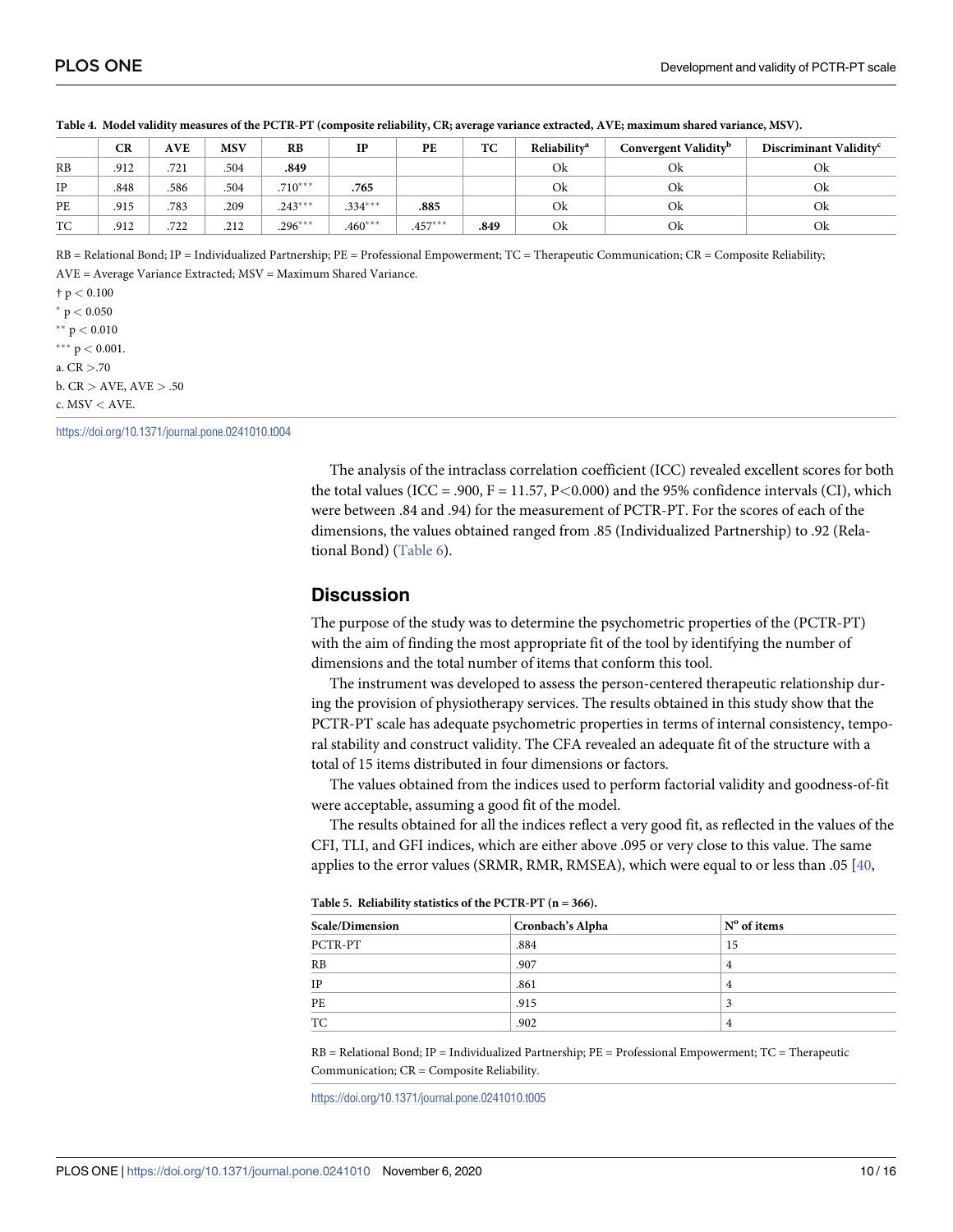| Dimension | Cronbach's Alpha T1 | Cronbach's Alpha T2 | <b>ICC</b> | Confidence Interval ICC |  |
|-----------|---------------------|---------------------|------------|-------------------------|--|
| PCTR-PT   | .884                | .914                | .900       | $.846 - .941$           |  |
| RB        | .907                | .931                | .928       | $.886 - .959$           |  |
| IP        | .861                | .852                | .853       | $.768 - .916$           |  |
| PE        | .915                | .888                | .875       | .797 - .929             |  |
| TC        | .902                | .909                | .907       | $.853 - .947$           |  |

<span id="page-10-0"></span>[Table](#page-9-0) 6. Internal consistency: Cronbach's Alpha for each dimension and after item-reduction (n = 336), test-retest reliability comparing T1 with T2: ICC on scale **level (n = 36) of the PCTR-PT.**

RB = Relational Bond; IP = Individualized Partnership; PE = Professional Empowerment; TC = Therapeutic Communication; ICC = Intra-class correlation coefficient.

<https://doi.org/10.1371/journal.pone.0241010.t006>

[43–45](#page-14-0)] Particularly noteworthy are the values obtained for some indicators such as the IFC, TLI or RMSEA, which are some of the best references for showing the suitability of a model, since they do not depend on the size of the sample, which supports the viability of the measurement model [[46](#page-14-0)]

With regard to the validity of the instrument, both convergent and divergent validity analyses presented adequate values for the indices used (AVE, MSV and correlations), thus confirming the suitability of the items to each of the dimensions to which they belong [\[35\]](#page-14-0).

Regarding the internal consistency, both the values of the scale and of each of the dimensions showed adequate reliability values, considering that, in the development of a measurement tool, the minimum acceptable reliability is suggested to be equal or higher than 0.70 [\[47,](#page-14-0) [48\]](#page-14-0) and a high coefficient would indicate the duplication or redundancy of some items [\[49,](#page-14-0) [50\]](#page-14-0). In our study all values were above .80, which is considered to reflect appropriate reliability of a construct, as the value is above 0.7) [\[33,](#page-14-0) [51\]](#page-14-0). The highest alpha value was found for the Professional Empowerment dimension. For the remaining dimensions (Individualized Partnership, Therapeutic Communication and Relational Bond) the alpha ranged from .861 to .907.

The composite reliability analysis was also adequate. According to the criterion proposed by Nunnally (1978) [[47](#page-14-0)], the composite reliability should adopt a minimum value of .70 for modest reliability, with a higher value of .80 being more desirable for higher reliability. In our study all values were above .80 and ranged from .84 to .91.

Regarding the calculation of the reliability of the instrument, comparing T1 with T2, the ICC was excellent, presenting values above .90 for the whole scale and ranging from good to excellent (range of ICC .853 and .928) for each of the dimensions of the scale.

The PCTR-PT has some differential characteristics compared to other scales that measure the therapeutic relationship. The Working Alliance inventory (WAI) [[19](#page-13-0)], the Helping Alliance Scale (HAS) [\[21\]](#page-13-0) and the California Psychotherapy Alliance Scale (CALPAS) [\[22\]](#page-13-0) exclusively measure the therapeutic alliance, a construct that is composed of bonding, agreement on the goals of treatment and agreement on tasks. The Scale to Assess the Therapeutic Relationship (STAR) [\[20\]](#page-13-0) was designed to be used in the field of community mental health. The PCTR-PT, built within the scope of physical therapy and rehabilitation, focuses on dimensions or aspects related to the interaction between the physiotherapist and the person, deemed are necessary to carry out person-centered care (individualization  $[6, 7]$  $[6, 7]$  $[6, 7]$  $[6, 7]$ , empowerment  $[16, 52]$  $[16, 52]$  $[16, 52]$  $[16, 52]$  $[16, 52]$ , agreement on the goals of treatment and treatment focused on people's preferences [\[16,](#page-13-0) [52,](#page-14-0) [53\]](#page-14-0) and mutual trust [\[24\]](#page-13-0)). This includes the communicative tools or necessary attitudes that the physiotherapist must have in order to establish a therapeutic relationship (verbal and nonverbal language that generates confidence [\[24,](#page-13-0) [28\]](#page-13-0), a close attitude [\[54\]](#page-14-0), sensitivity to change [\[55\]](#page-15-0), active listening [[15](#page-13-0)] or empathy [\[29\]](#page-13-0)). Thus, the PCTR-PT not only values concepts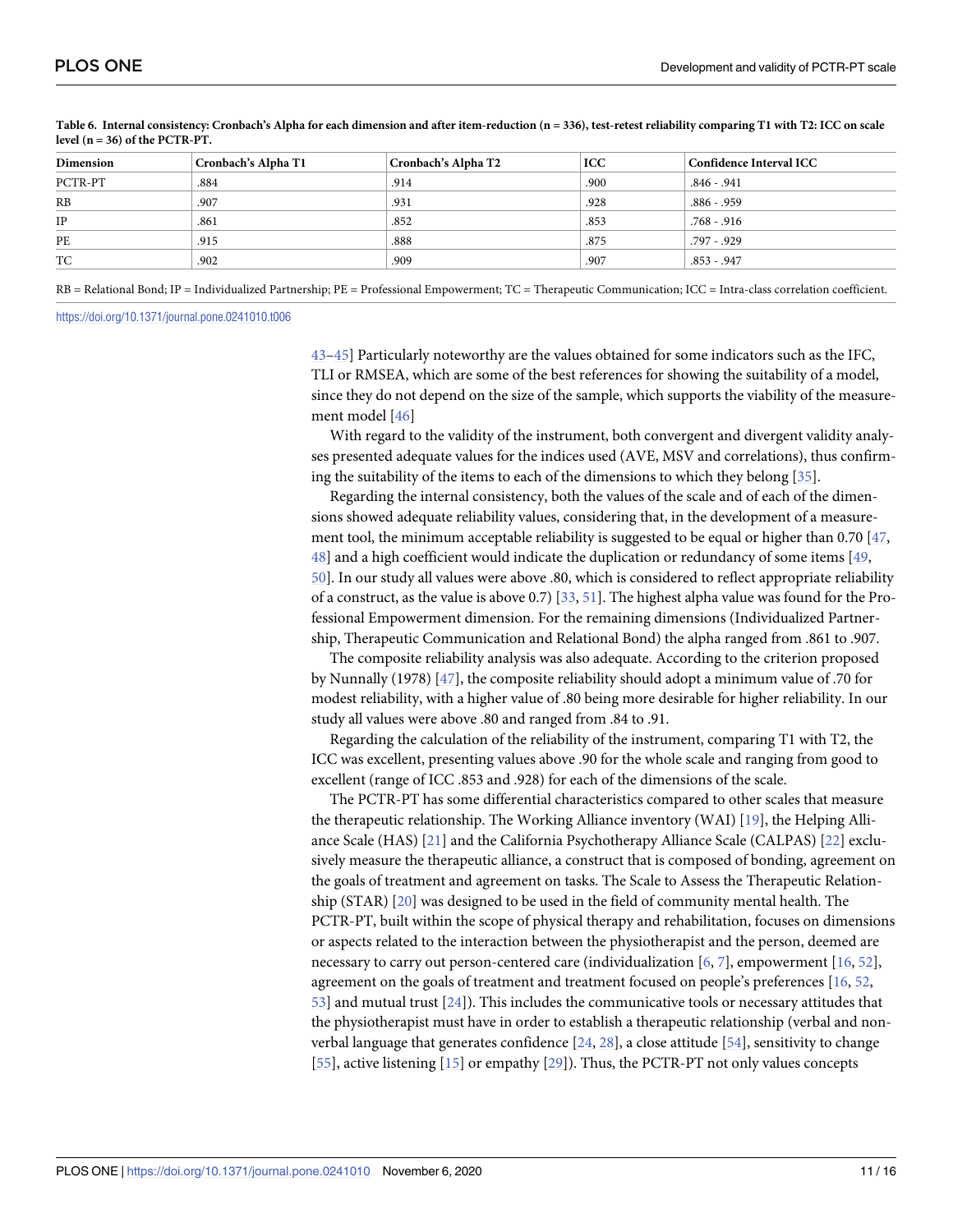<span id="page-11-0"></span>needed to achieve person-centered care, but also professionals' interpersonal and communication skills.

One of the strengths of the PCTR-PT is the process of construction of the tool, in which 31 people with experience in receiving physiotherapy treatment participated. Thus, the generation of items was carried out based on their experiences and perceptions, collected via focus groups. We believe this is important to highlight this because in a recent review of tools for assessing competency in person-centered care [[56](#page-15-0)], the authors concluded that "patients were not involved in the development of any of the assessment tools, which seems intrinsically paradoxical given the aims of PCC". In the same review, five scales measuring person-centered communication were analyzed, all designed to measure the doctor-patient relationship, three in primary care settings, one in radiation therapy settings, and one in settings for people with type 2 diabetes. To our knowledge, the PCTR-PT is the first scale to measure the person-centered therapeutic relationship in physical therapy settings.

Given the importance assigned to the therapeutic relationship as a necessary vehicle to carry out person-centered care and its necessary establishment in physiotherapy services, we believe that the PCTR-PT may be a valid tool for physiotherapists to understand their shortcomings in this area and to improve them. Moreover, a quality therapeutic relationship has been related to a greater adherence [\[57\]](#page-15-0), treatment outcomes [\[23,](#page-13-0) [57\]](#page-15-0) and improvements in patient satisfaction [[58](#page-15-0)]. Therefore, health center managers could use it to improve the quality of care in physiotherapy centers.

Therefore, despite the need for further studies to confirm the factor structure of the PCTR-PT, it appears to be sound instrument, with a total of 15 items distributed across four dimensions or factors obtaining 15 items [Relational Bond (N items = 4); Individualized Partnership (N items = 4); Professional Empowerment (N items = 3) and Therapeutic Communication (N items  $= 4$ ), identified after exploratory analysis and confirmed by confirmatory factor analysis.

#### **Limitations**

This study has several limitations that should be considered. First, all of the patients who participated in the study did so voluntarily and were selected consecutively by their physiotherapists, and therefore a selection bias may have occurred. Nonetheless, a large number of participants were recruited from different centers in Spain and their sociodemographic and clinical characteristics were very similar, therefore, these results can be generalized. Secondly, the test-retest reliability was carried out on a small sample, and although the results obtained were very good, it would be advisable to confirm these results with a larger sample. It would also be interesting to investigate the predictive capacity (sensitivity and specificity) of the PCTR-PT questionnaire.

#### **Conclusion**

The results of our study show that the Person-Centered Therapeutic Relationship in Physiotherapy (PCTR-PT) Scale is a useful, valid and applicable instrument to assess the person-centered therapeutic relationship during physiotherapy interventions.

#### **Supporting information**

**S1 [File.](http://www.plosone.org/article/fetchSingleRepresentation.action?uri=info:doi/10.1371/journal.pone.0241010.s001)** (DOCX)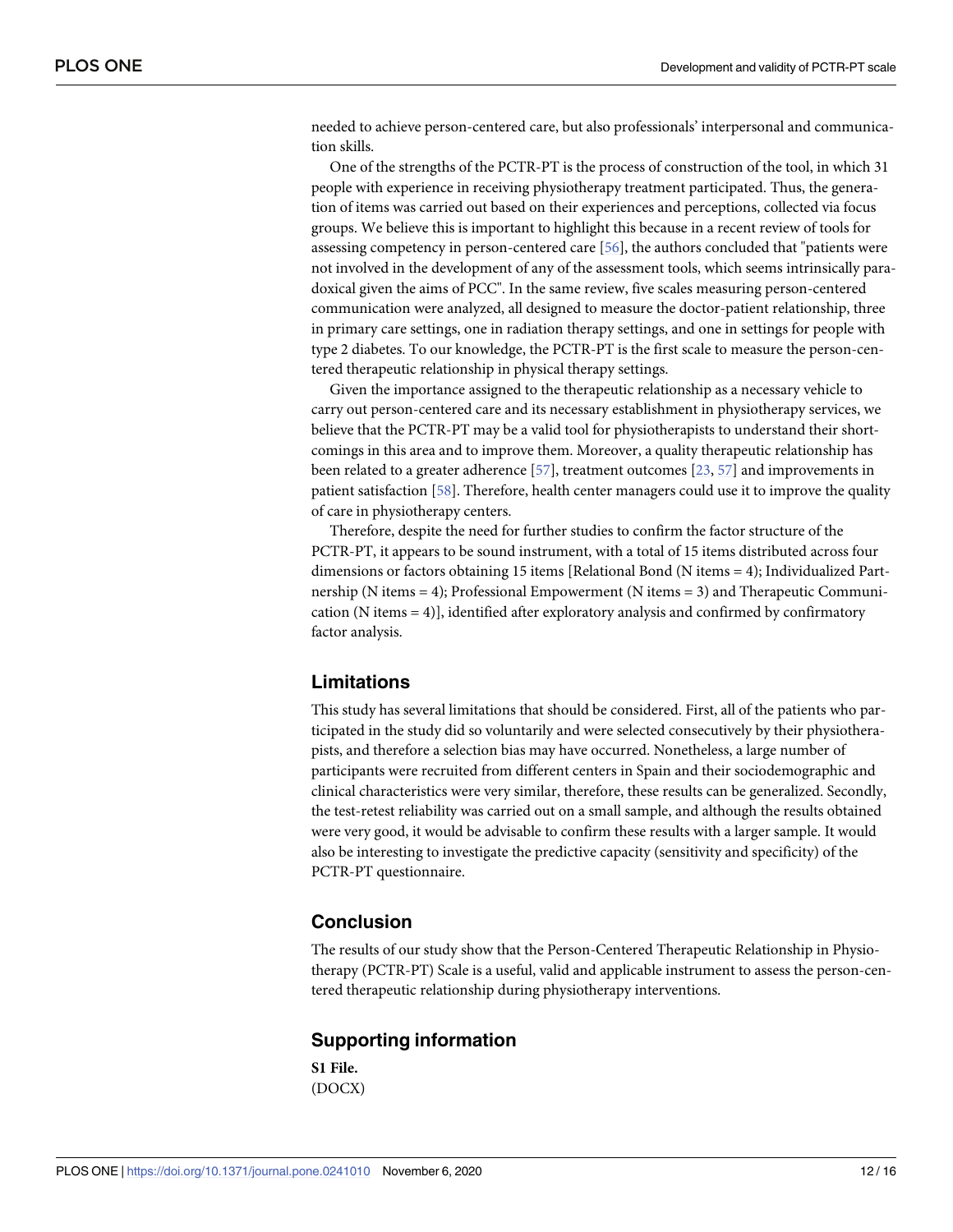<span id="page-12-0"></span>**S2 [File.](http://www.plosone.org/article/fetchSingleRepresentation.action?uri=info:doi/10.1371/journal.pone.0241010.s002)** (DOCX) **S3 [File.](http://www.plosone.org/article/fetchSingleRepresentation.action?uri=info:doi/10.1371/journal.pone.0241010.s003)** (DOCX)

#### **Author Contributions**

- **Conceptualization:** O´scar Rodrı´guez-Nogueira, Jaume Morera Balaguer, Antonio R. Moreno Poyato.
- Data curation: Óscar Rodríguez-Nogueira, Jaume Morera Balaguer, José-Martín Botella-Rico, Sonia Del Río-Medina.

**Formal analysis:** Abel Nogueira Lo´pez, Juan Rolda´n Merino, Antonio R. Moreno Poyato.

**Funding acquisition:** Jaume Morera Balaguer.

Investigation: Óscar Rodríguez-Nogueira, Jaume Morera Balaguer, José-Martín Botella-Rico, Sonia Del Río-Medina.

Methodology: Óscar Rodríguez-Nogueira, Abel Nogueira López, Antonio R. Moreno Poyato.

**Project administration:** Jaume Morera Balaguer.

**Resources:** Jaume Morera Balaguer.

Supervision: Óscar Rodríguez-Nogueira, Juan Roldán Merino, Antonio R. Moreno Poyato.

Validation: Óscar Rodríguez-Nogueira, Abel Nogueira López, Juan Roldán Merino.

Visualization: Óscar Rodríguez-Nogueira, Juan Roldán Merino.

**Writing – original draft:** O´scar Rodrı´guez-Nogueira, Jaume Morera Balaguer, Abel Nogueira López, Antonio R. Moreno Poyato.

**Writing – review & editing:** Oscar Rodríguez-Nogueira.

#### **References**

- **[1](#page-1-0).** Sidani S, Fox M. Patient-centered care: clarification of its specific elements to facilitate interprofessional care. J Interprof Care 2014; 28:134–41. <https://doi.org/10.3109/13561820.2013.862519> PMID: [24329714](http://www.ncbi.nlm.nih.gov/pubmed/24329714)
- **[2](#page-1-0).** Wagner EH, Bennett SM, Austin BT, Greene SM, Schaefer JK, Vonkorff M. Finding Common Ground: Patient-Centeredness and Evidence-Based Chronic Illness Care. J Altern Complement Med 2005; 11: s-7-s-15. <https://doi.org/10.1089/acm.2005.11.s-7> PMID: [16332190](http://www.ncbi.nlm.nih.gov/pubmed/16332190)
- **[3](#page-1-0).** Institute of Medicine. Shaping the Future; Crossing the quality chasm: a new health system for the 21th century. 2001. <https://doi.org/10.17226/10027>.
- **[4](#page-1-0).** WHO. Integrated primary health care-based service delivery in the Global Conference on Primary Health Care, Astana, Kazakhstan. Astana: World Health Organization; 2018.
- **[5](#page-1-0).** Mead N, Bower P. Patient-centredness: a conceptual framework and review of the empirical literature. Soc Sci Med 2000; 51:1087–110. [https://doi.org/10.1016/s0277-9536\(00\)00098-8](https://doi.org/10.1016/s0277-9536%2800%2900098-8) PMID: [11005395](http://www.ncbi.nlm.nih.gov/pubmed/11005395)
- **[6](#page-1-0).** Morgan S, Yoder LH. A Concept Analysis of Person-Centered Care. J Holist Nurs 2012; 30:6–15. <https://doi.org/10.1177/0898010111412189> PMID: [21772048](http://www.ncbi.nlm.nih.gov/pubmed/21772048)
- **[7](#page-1-0).** Scholl I, Zill JM, Härter M, Dirmaier J. An integrative model of patient-centeredness—a systematic review and concept analysis. PLoS One 2014; 9:e107828. [https://doi.org/10.1371/journal.pone.](https://doi.org/10.1371/journal.pone.0107828) [0107828](https://doi.org/10.1371/journal.pone.0107828) PMID: [25229640](http://www.ncbi.nlm.nih.gov/pubmed/25229640)
- **[8](#page-1-0).** Santana MJ, Manalili K, Jolley RJ, Zelinsky S, Quan H, Lu M. How to practice person-centred care: A conceptual framework. Heal Expect 2018; 21:429–40. <https://doi.org/10.1111/hex.12640> PMID: [29151269](http://www.ncbi.nlm.nih.gov/pubmed/29151269)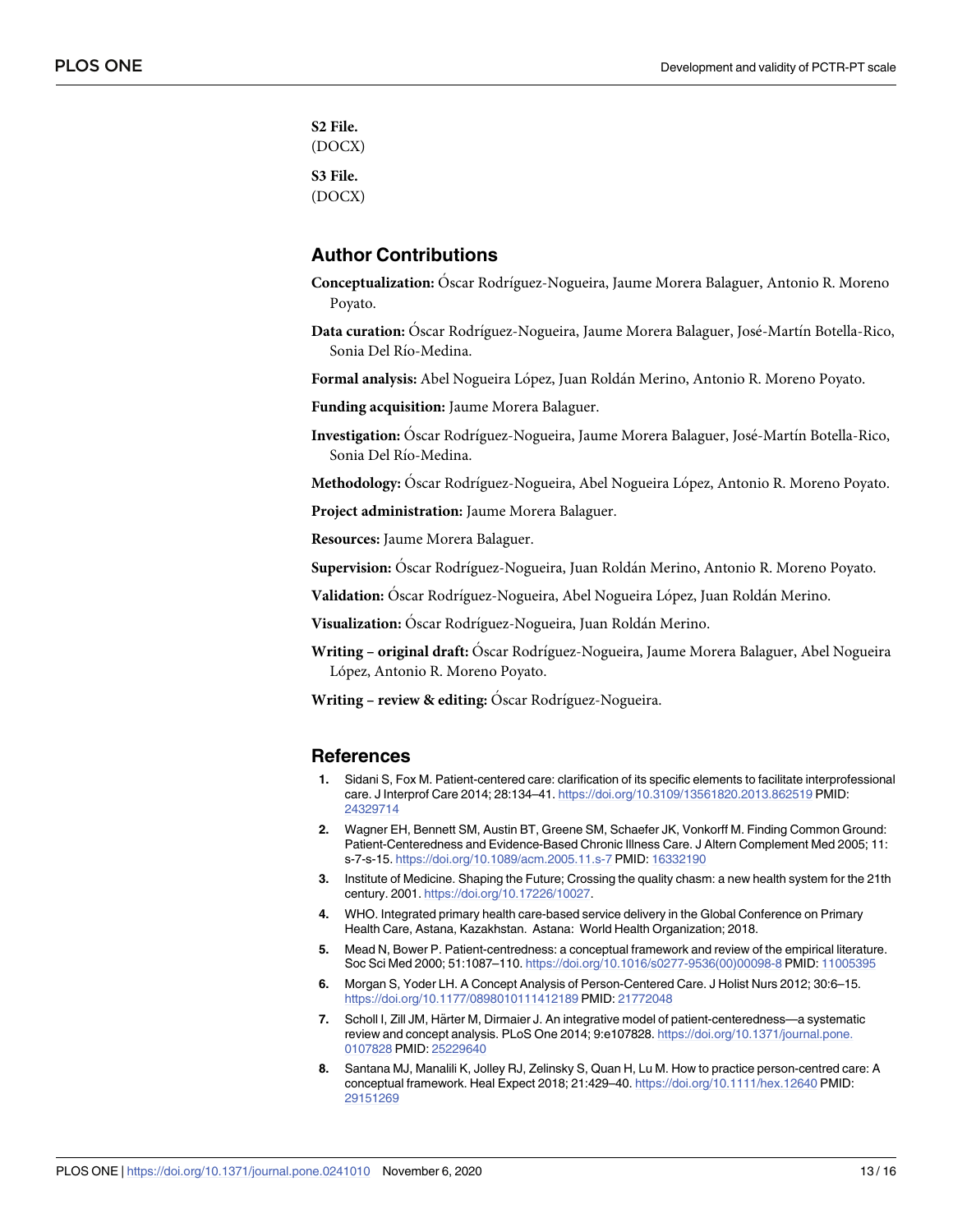- <span id="page-13-0"></span>**9.** Olsson LE, Jakobsson Ung E, Swedberg K, Ekman I. Efficacy of person-centred care as an intervention in controlled trials—a systematic review. J Clin Nurs 2013; 22:456–65. [https://doi.org/10.1111/jocn.](https://doi.org/10.1111/jocn.12039) [12039](https://doi.org/10.1111/jocn.12039) PMID: [23231540](http://www.ncbi.nlm.nih.gov/pubmed/23231540)
- **10.** Yun DW, Choi JS. Person-centered rehabilitation care and outcomes: A systematic literature review. Int J Nurs Stud 2019; 93:74–83. <https://doi.org/10.1016/j.ijnurstu.2019.02.012> PMID: [30870614](http://www.ncbi.nlm.nih.gov/pubmed/30870614)
- **[11](#page-1-0).** Byrne AL, Baldwin A, Harvey C. Whose centre is it anyway? Defining person-centred care in nursing: An integrative review. PLoS One 2020;15. <https://doi.org/10.1371/journal.pone.0229923> PMID: [32155182](http://www.ncbi.nlm.nih.gov/pubmed/32155182)
- **[12](#page-1-0).** Ree E, Wiig S, Manser T, Storm M. How is patient involvement measured in patient centeredness scales for health professionals? A systematic review of their measurement properties and content. BMC Health Serv Res 2019; 19:12. <https://doi.org/10.1186/s12913-018-3798-y> PMID: [30621682](http://www.ncbi.nlm.nih.gov/pubmed/30621682)
- **[13](#page-1-0).** Wijma AJ, Bletterman AN, Clark JR, Vervoort SCJM, Beetsma A, Keizer D, et al. Patient-centeredness in physiotherapy: What does it entail? A systematic review of qualitative studies. Physiother Theory Pract 2017; 33:825–40. <https://doi.org/10.1080/09593985.2017.1357151> PMID: [28820617](http://www.ncbi.nlm.nih.gov/pubmed/28820617)
- **14.** Constand MK, Macdermid JC, Bello-haas VD, Law M. Scoping review of patient-centered care approaches in healthcare. BMC Health Serv Res 2014; 14:1–9.
- **[15](#page-10-0).** Castro EM, Van Regenmortel T, Vanhaecht K, Sermeus W, Van Hecke A. Patient empowerment, patient participation and patient-centeredness in hospital care: A concept analysis based on a literature review. Patient Educ Couns 2016; 99:1923–39. <https://doi.org/10.1016/j.pec.2016.07.026>.
- [16](#page-10-0). Zimmermann L, Konrad A, Müller C, Rundel M, Körner M. Patient perspectives of patient-centeredness in medical rehabilitation. Patient Educ Couns 2014; 96:98–105. [https://doi.org/10.1016/j.pec.2014.04.](https://doi.org/10.1016/j.pec.2014.04.015) [015](https://doi.org/10.1016/j.pec.2014.04.015) PMID: [24862911](http://www.ncbi.nlm.nih.gov/pubmed/24862911)
- **[17](#page-2-0).** Rathert C, Williams ES, Mccaughey D, Ishqaidef G. Patient perceptions of patient-centred care: Empirical test of a theoretical model. Heal Expect 2015; 18:199–209. <https://doi.org/10.1111/hex.12020> PMID: [23176054](http://www.ncbi.nlm.nih.gov/pubmed/23176054)
- **[18](#page-2-0).** Bordin ES. The generalizability of the psychoanalytic concept of the working alliance. Psychother Theory, Res Pract 1979; 16:252–60.
- **[19](#page-2-0).** Horvath AO, Greenberg LS. Development and validation of the Working Alliance Inventory. J Couns Psychol 1989; 36:223–33.
- **[20](#page-2-0).** McGuire-Snieckus R, McCabe R, Catty J, Hansson L, Priebe S. A new scale to assess the therapeutic relationship in community mental health care: STAR. Psychol Med 2007; 37:85–95. [https://doi.org/10.](https://doi.org/10.1017/S0033291706009299) [1017/S0033291706009299](https://doi.org/10.1017/S0033291706009299) PMID: [17094819](http://www.ncbi.nlm.nih.gov/pubmed/17094819)
- **[21](#page-2-0).** Luborsky L, Barber JP, Siqueland L, Johnson S, Najavits LM, Frank A, et al. The revised helping alliance questionnaire (HAq-II): Psychometric properties. J Psychother Pract Res 1996; 5:260–71. PMID: [22700294](http://www.ncbi.nlm.nih.gov/pubmed/22700294)
- **[22](#page-2-0).** Barkham M, Agnew RM, Culverwell A. The California Psychotherapy Alliance Scales: A pilot study of dimensions and elements. Br J Med Psychol 1993; 66:157–65. [https://doi.org/10.1111/j.2044-8341.](https://doi.org/10.1111/j.2044-8341.1993.tb01738.x) [1993.tb01738.x](https://doi.org/10.1111/j.2044-8341.1993.tb01738.x) PMID: [8353109](http://www.ncbi.nlm.nih.gov/pubmed/8353109)
- **[23](#page-2-0).** Hall AM, Ferreira PH, Maher CG, Latimer J, Ferreira ML. The influence of the therapist-patient relationship on treatment outcome in physical rehabilitation: a systematic review. Phys Ther 2010; 90:1099– 110. <https://doi.org/10.2522/ptj.20090245> PMID: [20576715](http://www.ncbi.nlm.nih.gov/pubmed/20576715)
- **[24](#page-10-0).** Pinto RZ, Ferreira ML, Oliveira VC, Franco MR, Adams R, Maher CG, et al. Patient-centred communication is associated with positive therapeutic alliance: a systematic review. J Physiother 2012; 58:77– 87. [https://doi.org/10.1016/S1836-9553\(12\)70087-5](https://doi.org/10.1016/S1836-9553%2812%2970087-5) PMID: [22613237](http://www.ncbi.nlm.nih.gov/pubmed/22613237)
- [25](#page-2-0). Morera-Balaguer J, Botella-Rico J, Martínez González M, Medina-Mirapeix F, Rodríguez Nogueira Ó. Physical therapists' perceptions and experiences about barriers and facilitators of therapeutic patientcentred relationships during outpatient rehabilitation: a qualitative study. Brazilian J Phys Ther 2018; 22:328–35. <https://doi.org/10.1016/j.bjpt.2018.04.003> PMID: [29705228](http://www.ncbi.nlm.nih.gov/pubmed/29705228)
- **[26](#page-2-0).** Miciak M, Mayan M, Brown C, Joyce AS, Gross DP. The necessary conditions of engagement for the therapeutic relationship in physiotherapy: an interpretive description study. Arch Physiother 2018; 8:3. <https://doi.org/10.1186/s40945-018-0044-1> PMID: [29468089](http://www.ncbi.nlm.nih.gov/pubmed/29468089)
- **27.** Miciak M, Mayan M, Brown C, Joyce AS, Gross DP. A framework for establishing connections in physiotherapy practice. Physiother Theory Pract 2019; 35:40–56. [https://doi.org/10.1080/09593985.2018.](https://doi.org/10.1080/09593985.2018.1434707) [1434707](https://doi.org/10.1080/09593985.2018.1434707) PMID: [29432058](http://www.ncbi.nlm.nih.gov/pubmed/29432058)
- **[28](#page-10-0).** O'Keeffe M, Cullinane P, Hurley J, Leahy I, Bunzli S, O'Sullivan PB, et al. What Influences Patient-Therapist Interactions in Musculoskeletal Physical Therapy? Qualitative Systematic Review and Meta-Synthesis. Phys Ther 2016; 96:609–22. <https://doi.org/10.2522/ptj.20150240> PMID: [26427530](http://www.ncbi.nlm.nih.gov/pubmed/26427530)
- [29](#page-2-0). Morera-Balaguer J, Botella-Rico JM, Catalán-Matamoros D, Martínez-Segura R, Leal-Clavel M, Rodríguez-Nogueira O´ . Patients' experience regarding therapeutic person-centered relationships in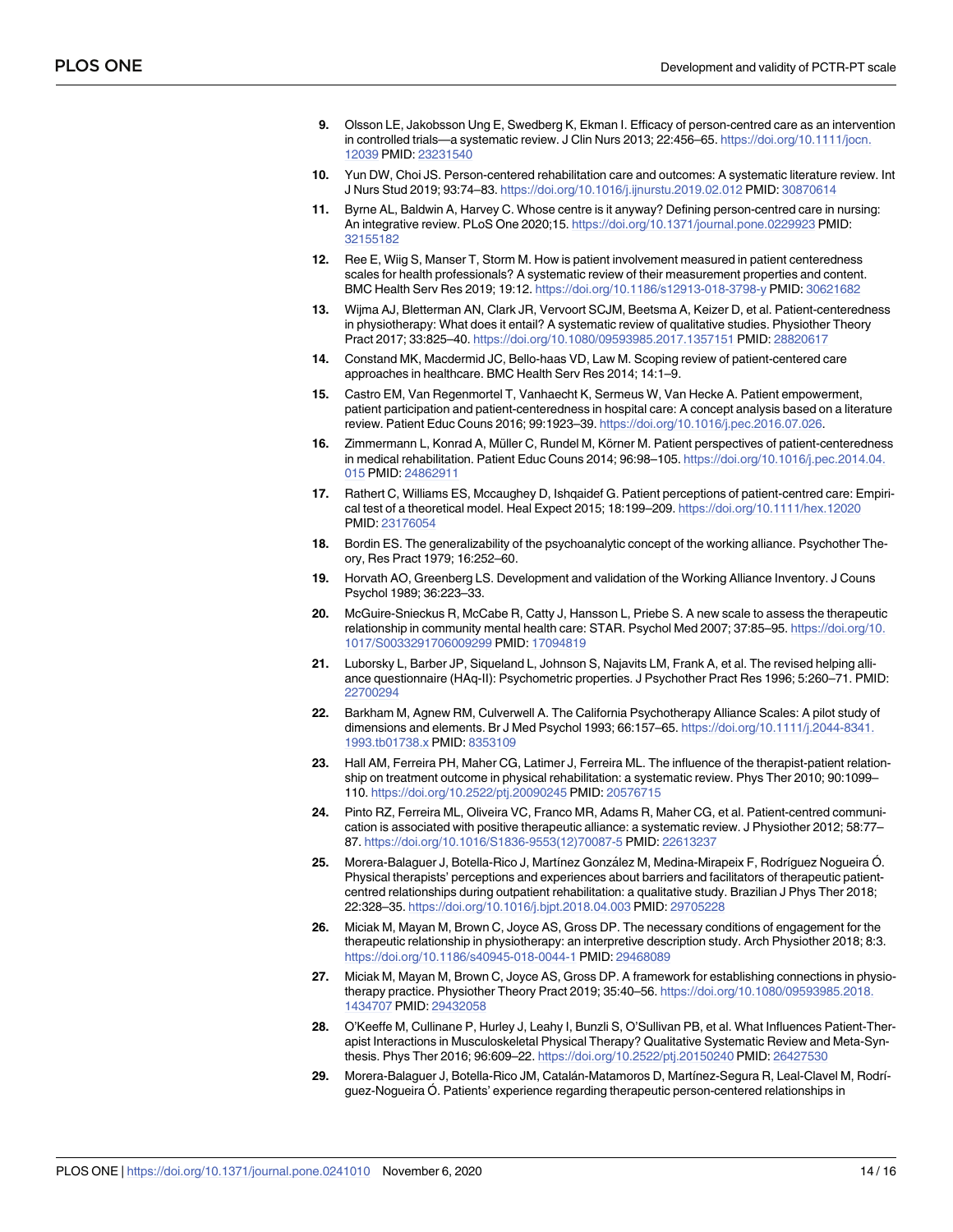physiotherapy services: A qualitative study. Physiother Theory Pract 2019:1–11. [https://doi.org/10.](https://doi.org/10.1080/09593985.2019.1603258) [1080/09593985.2019.1603258](https://doi.org/10.1080/09593985.2019.1603258) PMID: [31002005](http://www.ncbi.nlm.nih.gov/pubmed/31002005)

- <span id="page-14-0"></span>**[30](#page-3-0).** Rodríguez Nogueira O, Botella-Rico J, Martínez González MC, Leal Clavel M, Morera-Balaguer J, Moreno-Poyato AR. Construction and content validation of a measurement tool to evaluate person-centered therapeutic relationships in physiotherapy services. PLoS One 2020; 15:e0228916. [https://doi.](https://doi.org/10.1371/journal.pone.0228916) [org/10.1371/journal.pone.0228916](https://doi.org/10.1371/journal.pone.0228916) PMID: [32119676](http://www.ncbi.nlm.nih.gov/pubmed/32119676)
- **[31](#page-3-0).** Dı´az De Rada V. Estrategias para incrementar la tasa de respuesta en las encuestas. Rev Int Sociol 2018; 59:133. <https://doi.org/10.3989/ris.2001.i29.759>.
- **[32](#page-4-0).** Lorenzo-Seva U. Promin: A Method for Oblique Factor Rotation. Multivariate Behav Res 1999; 34:347– 65. [https://doi.org/10.1207/S15327906MBR3403\\_3.](https://doi.org/10.1207/S15327906MBR3403_3)
- **[33](#page-4-0).** Marôco J. Análise de equacões estruturais: Fundamentos teóricos, software e aplicacão. Pêro Pinheiro, Portugal: 2014.
- **[34](#page-4-0).** Hu L, Bentler PM. Cutoff criteria for fit indexes in covariance structure analysis: Conventional criteria versus new alternatives. Struct Equ Model A Multidiscip J 1999; 6:1–55. [https://doi.org/10.1080/](https://doi.org/10.1080/10705519909540118) [10705519909540118.](https://doi.org/10.1080/10705519909540118)
- **[35](#page-4-0).** Hair JF, Babin B, Anderson R, Black W. Multivariate data analysis. 8th ed. Hampshire: 2018.
- **[36](#page-4-0).** Ramos A, Ramos A, Rosado A, Serpa S, Cangas A, Gallego J, et al. Validity evidence of the Portuguese version of the Five Facet Mindfulness Questionnaire. Rev Psicol Del Deport 2018; 27:87–98.
- **[37](#page-4-0).** Farrell AM. Insufficient discriminant validity: A comment on Bove, Pervan, Beatty, and Shiu (2009). J Bus Res 2010; 63:324–7. [https://doi.org/10.1016/J.JBUSRES.2009.05.003.](https://doi.org/10.1016/J.JBUSRES.2009.05.003)
- **[38](#page-4-0).** Terwee CB, Bot SDM, de Boer MR, van der Windt DAWM, Knol DL, Dekker J, et al. Quality criteria were proposed for measurement properties of health status questionnaires. J Clin Epidemiol 2007; 60:34–42. <https://doi.org/10.1016/j.jclinepi.2006.03.012> PMID: [17161752](http://www.ncbi.nlm.nih.gov/pubmed/17161752)
- **[39](#page-4-0).** Danny Xavier Are´valo Lozano CPP. Medicio´n de la Confiabilidad del Aprendizaje del Programa RStudio Mediante Alfa de Cronbach. Rev Politécnica 2016; 37:68-68.
- **[40](#page-4-0).** Bagozzi RP, Yi Y. On the evaluation of structural equation models. J Acad Mark Sci 1988; 16:74–94. <https://doi.org/10.1007/BF02723327>.
- **[41](#page-4-0).** Fleiss JL. The design and analysis of clinical experiments. Hoboken, NJ, USA: Wiley; 2011.
- **[42](#page-7-0).** Fornell C, Larcker DF. Evaluating Structural Equation Models with Unobservable Variables and Measurement Error. J Mark Res 1981; 18:39. <https://doi.org/10.2307/3151312>.
- **[43](#page-7-0).** Brown TA. Confirmatory factor analysis for applied research. Second Edi. New York: The Guildford Press; 2015. <https://doi.org/10.1680/geot.8.B.012>.
- **44.** Byrne BM. Structural Equation Modeling With AMOS. Basic Concepts, Applications, and Programming 3rd ed. New York: Routledge. 2016
- **[45](#page-9-0).** Kline RB. Principles and practice of structural equation modeling Third Ed. New York: Guilford. 2011.
- **[46](#page-10-0).** Hu L, Bentler PM. Fit indices in covariance structure modeling: Sensitivity to underparameterized model misspecification. Psychol Methods 1998; 3:424–53. [https://doi.org/10.1037/1082-989X.3.4.424.](https://doi.org/10.1037/1082-989X.3.4.424)
- **[47](#page-10-0).** Nunnally JC, Bernstein IH. Psychometric theory. 3rd ed. New York: McGraw-Hill. 1994.
- **[48](#page-10-0).** Bland JM, Altman DG. Cronbach's alpha. BMJ 1997; 314:572. [https://doi.org/10.1136/bmj.314.7080.](https://doi.org/10.1136/bmj.314.7080.572) [572](https://doi.org/10.1136/bmj.314.7080.572) PMID: [9055718](http://www.ncbi.nlm.nih.gov/pubmed/9055718)
- **[49](#page-10-0).** Jaju A., & Crask MR. The perfect design: Optimization between reliability, validity, redundancy in scale items and response rates. Am Mark Assoc 1999; 10:127–31.
- **[50](#page-10-0).** DeVellis RF. Scale development: theory and applications. Fourth ed. Los Angeles: Sage Publishing. 2016
- **[51](#page-10-0).** Kline RB. Principles and practice of structural equation modeling. Third ed. New York: Guilford publications. 2015.
- **[52](#page-10-0).** Nolte E, Merkur S, Anell A. The person at the centre of health systems: an introduction. Achiev. Pers. Heal. Syst., Cambridge: Cambridge University Press; 2020, p. 1–18. [https://doi.org/10.1017/](https://doi.org/10.1017/9781108855464.004) [9781108855464.004](https://doi.org/10.1017/9781108855464.004).
- **[53](#page-10-0).** Håkansson Eklund J, Holmström IK, Kumlin T, Kaminsky E, Skoglund K, Höglander J, et al. "Same same or different?" A review of reviews of person-centered and patient-centered care. Patient Educ Couns 2019; 102:3–11. <https://doi.org/10.1016/j.pec.2018.08.029> PMID: [30201221](http://www.ncbi.nlm.nih.gov/pubmed/30201221)
- **[54](#page-10-0).** Del Baño-Aledo ME, Medina-Mirapeix F, Escolar-Reina P, Montilla-Herrador J, Collins SM. Relevant patient perceptions and experiences for evaluating quality of interaction with physiotherapists during outpatient rehabilitation: a qualitative study. Physiotherapy 2014; 100:73–9. [https://doi.org/10.1016/j.](https://doi.org/10.1016/j.physio.2013.05.001) [physio.2013.05.001](https://doi.org/10.1016/j.physio.2013.05.001).